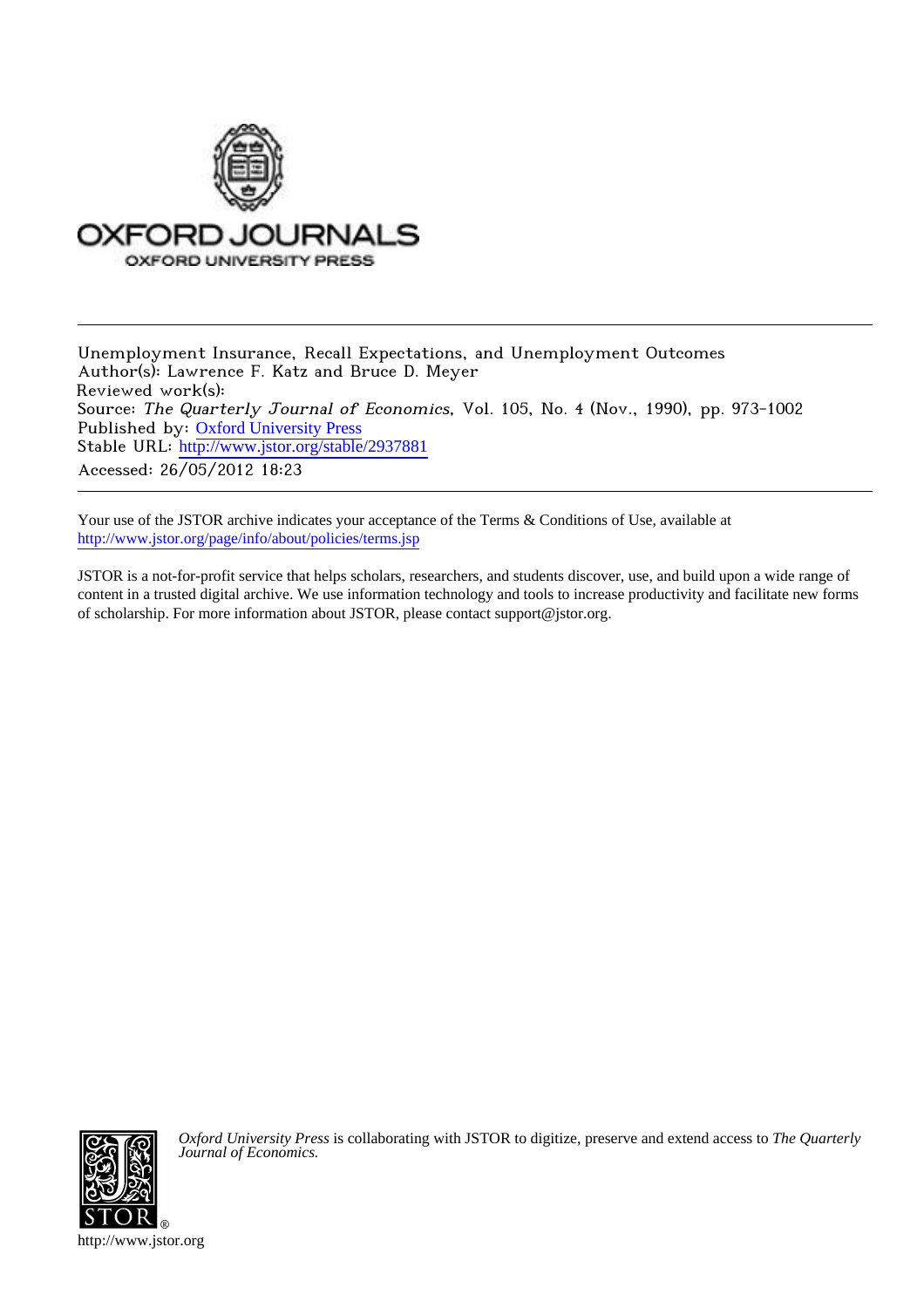# **UNEMPLOYMENT INSURANCE, RECALL EXPECTATIONS, AND UNEMPLOYMENT OUTCOMES\***

# **LAWRENCE F. KATZ AND BRUCE D. MEYER**

**This paper empirically examines the importance of explicitly accounting for the layoff-rehire process in the analysis of unemployment outcomes in the United States. We find that the spells of individuals' who initially expect to be recalled account for much more of the unemployment of unemployment insurance (UI) recipients than do spells actually ending in recall. Our results indicate that the recall and new job escape rates from unemployment have quite different time patterns and are often affected in opposite ways by explanatory variables. We also find that the probability of leaving unemployment both through recalls and new job finding increases greatly around the time that UI benefits lapse.** 

**Over the past fifteen years many studies have empirically analyzed the determinants of individual unemployment spell durations in the United States.' Much of this literature has used a job search framework in which the unemployed are viewed as permanently displaced workers who are unattached to jobs. The possibility of recall to a former job, a process not requiring search, has been omitted from explicit consideration in the majority of these studies.2** 

**An explicit treatment of the layoff-rehire process is necessary for a proper understanding of the determinants of unemployment durations and of the impacts of unemployment policies in the United States for at least three reasons. First, temporary layoffs in which workers are often rehired by their original employers are a quantitatively quite important feature of the U. S. labor market.3 Second, expectations concerning the likelihood of recall are likely to affect the responses of employers and unemployed workers to labor market interventions such as reemployment bonuses and subsidies** 

**\*We thank Walter Corson for providing data and answering numerous questions and Robert Scheinerman for research assistance. We have benefited from the comments of Steve Albert, Joe Altonji, Larry Kenny, Gary Solon, Larry Summers, Robert Topel, an anonymous referee, and seminar participants at Chicago, Cornell, Florida, Harvard, MIT, the NBER, Northwestern, and the Econometric Society**  Winter Meetings. We are grateful to the NSF for financial support through grants<br>SES-8809200 (Katz) and SES-8821721 (Meyer). Data and programs used in this<br>paper will be available from the ICPSR data archives, Ann Arbor, M

**1. See, for example, Ehrenberg and Oaxaca [1976], Kiefer and Neumann [1979], and Moffitt [1985].** 

**2. Exceptions include Classen [1977] and Katz [1986]. 3. In fact, Feldstein [1975] and Lilien [1980] conclude that over 70 percent of workers laid off in U. S. manufacturing in the 1970s were subsequently rehired by their former employers, and Katz [1986] finds that the layoff-rehire process also appears to be widespread outside of manufacturing.** 

**? 1990 by the President and Fellows of Harvard College and the Massachusetts Institute of Technology.** 

**The Quarterly Journal of Economics, November 1990**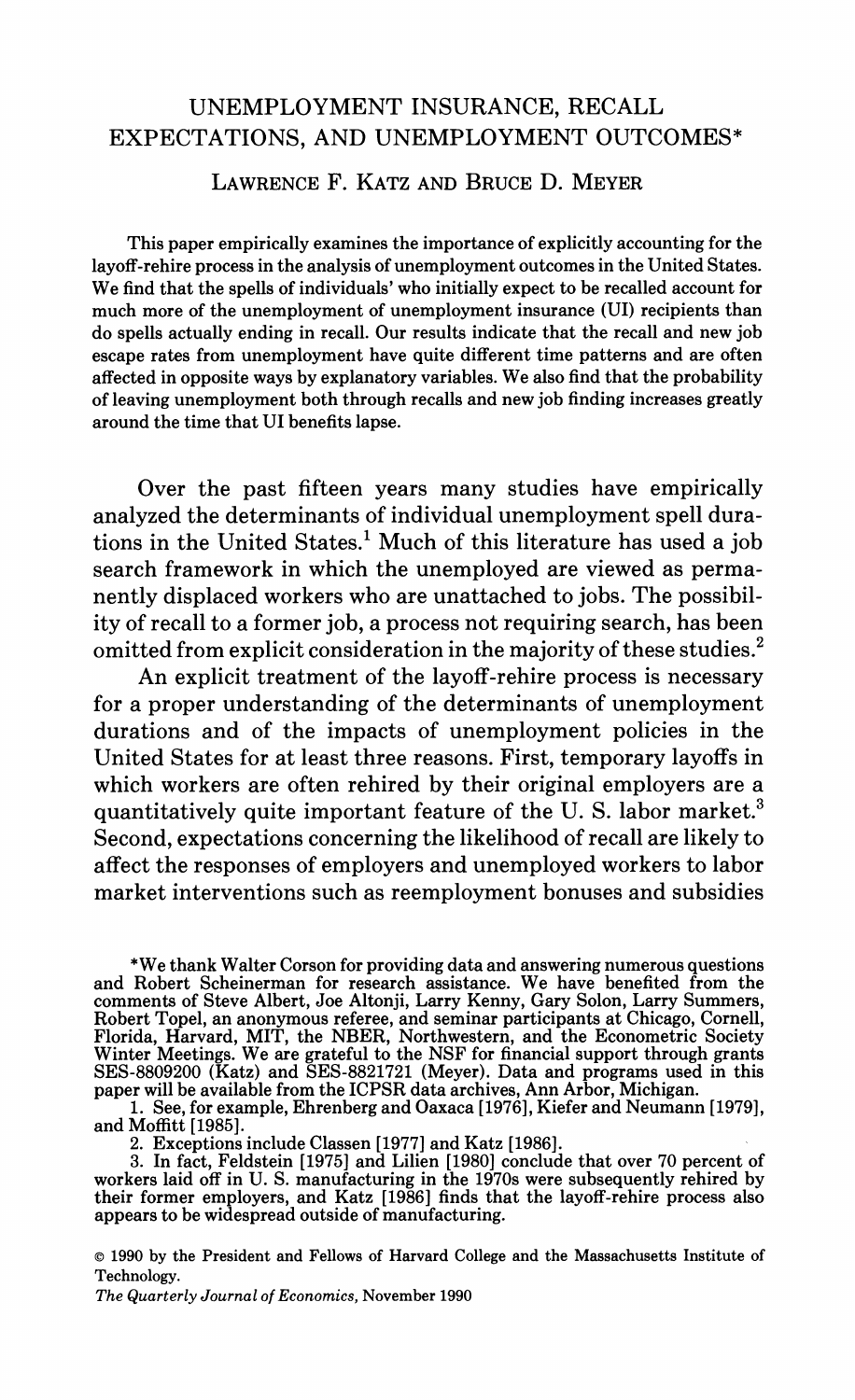**for the training of the unemployed. Third, employer recall policies are a primary determinant of the duration of unemployment spells of individuals with nonnegligible recall prospects. Thus, studies examining the unemployment spells of job losers in the United States that fail to account directly for the layoff-rehire process may generate quite misleading inferences concerning the determinants of job search behavior and of unemployment spell durations.** 

**This paper examines how an explicit consideration of the possibility of recalls affects inferences concerning the determinants of the duration of unemployment spells of unemployment insurance (UI) recipients. We first document that the prospect of recall to a previous employer appears to be relevant for the majority of UI recipients in the United States. We then examine how recall expectations are related to job search behavior, reemployment earnings, and unemployment spell durations.** 

**Our analysis is performed using a unique sample of UI recipients from Missouri and Pennsylvania covering unemployment spells in the 1979-1981 period. This data set combines Continuous Wage and Benefit History (CWBH) UI administration records with information from a follow-up survey conducted approximately one year after individuals filed for UI benefits. These data allow us to determine the relationship between recall expectations and unemployment experiences for UI recipients in the two states. We corroborate some of our key findings using an additional CWBH data set that covers a longer time period and a greater number of states than the Missouri-Pennsylvania sample.** 

**We find that about 70 percent of Ul recipients expect to be recalled and that these individuals account for more than half of the weeks of unemployment of UI recipients. Furthermore, the spells of individuals' who initially expect to be recalled (ex ante temporary layoffs) account for much more unemployment than do spells actually ending in recall (ex post temporary layoffs). This difference arises because those initially expecting recall who are not actually recalled tend to have extremely long unemployment spells.** 

**In the second part of our empirical work, we use a competing risks model, in which new job acceptances and recalls are treated as alternative routes of leaving unemployment, to study the impact of recall expectations, worker and job characteristics, and UI variables on the duration of unemployment spells. Our findings indicate that the recall and new job exit probabilities have quite different time patterns and often are affected in opposite ways by explanatory variables. In particular, the recall rate is quite high at short durations and then declines substantially, while the new job finding**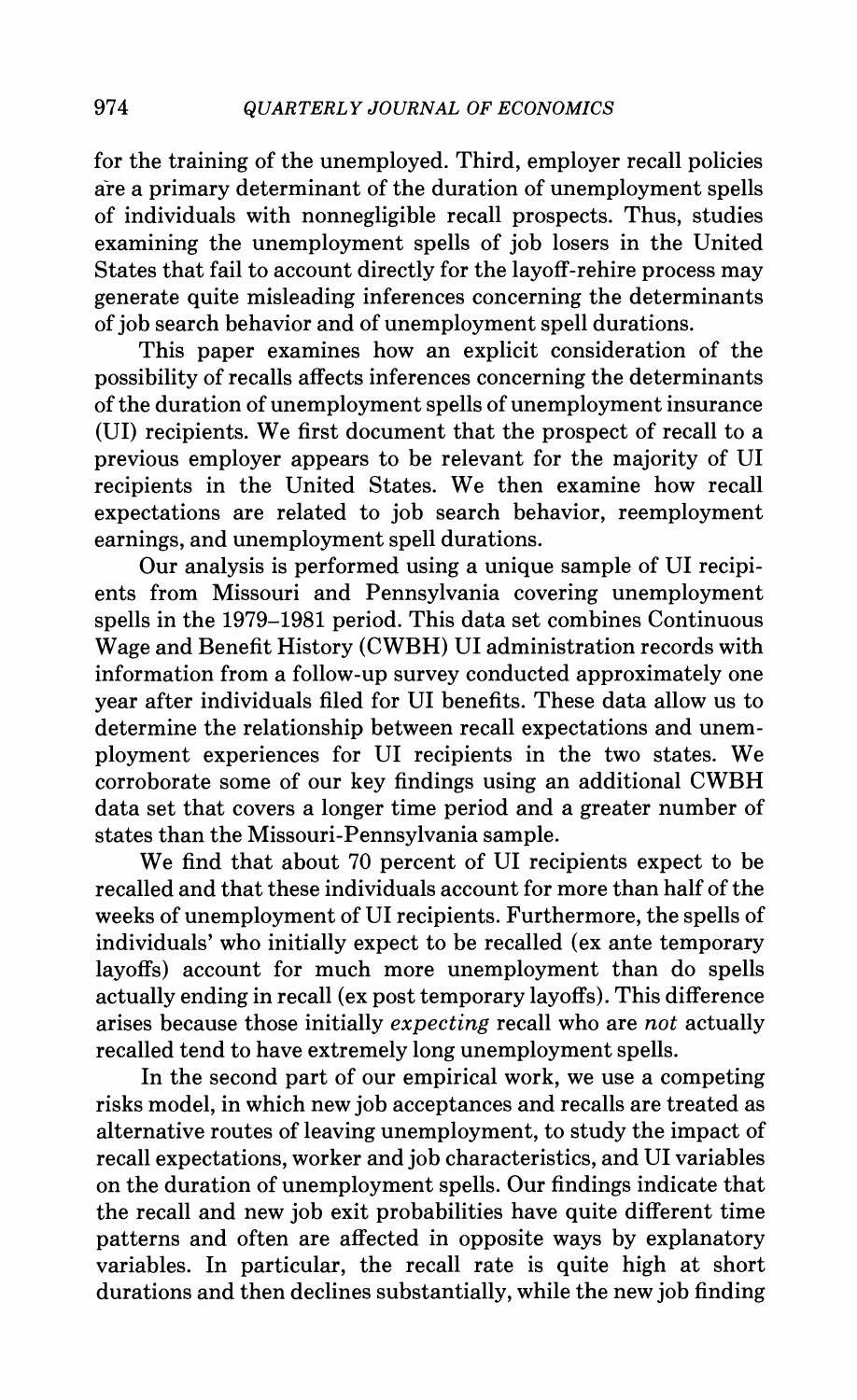**rate appears to increase with duration up to the point of UI benefits exhaustion. We also find that the probability of leaving unemployment both through recalls and new job finding increases greatly around the time that UI benefits lapse. These results suggest that the duration of UI benefits may have a strong influence on firm recall policies and worker new job finding behavior. Finally, we find that workers who expect to be recalled spend less time searching for jobs and have a lower new job finding rate than other UI recipients.** 

**The remainder of the paper is organized as follows. Section I describes in detail our Missouri-Pennsylvania data set. Section II presents evidence on the fraction of the unemployment of UI recipients accounted for by alternative measures of temporary layoffs using several data sources and presents descriptive information on the relation between recall expectations and unemployment outcomes. Section III discusses the implications of models that explicitly take into account the possibility of recalls for the empirical analysis of unemployment spell durations. Section IV presents empirical evidence on the distribution of unemployment spell durations of UI recipients in Missouri. Section V uses formal econometric duration models to empirically examine the impact of recall expectations, demographic characteristics, and UI variables on unemployment spell durations. Section VI concludes by discussing the implications of our findings for the analysis and design of unemployment policies in the United States.** 

# **I. DATA DESCRIPTION: THE MISSOURI-PENNSYLVANIA SAMPLE**

**Our primary data set for this study consists of a sample of UI recipients from Missouri and Pennsylvania who filed for UI benefits from October 1979 to March 1980. The data set combines records collected by the Unemployment Insurance Service under the Continuous Wage and Benefit History (CWBH) system with information from special supplemental telephone interviews conducted in late 1980 and early 1981. The CWBH data include information from a survey administered when individuals filed for UI as well as UI administrative records of benefit receipt. The follow-up telephone interviews provide information on the starting date of and the weekly wages on the first post-UI job, and allow us to determine whether the job was with the pre-UI employer.4** 

<sup>4.</sup> Corson and Nicholson [1983] describe the construction and present an interesting empirical analysis of the original data set. Corson and Hilton [1982] provide detailed documentation of the version of the data set we used to make our sample.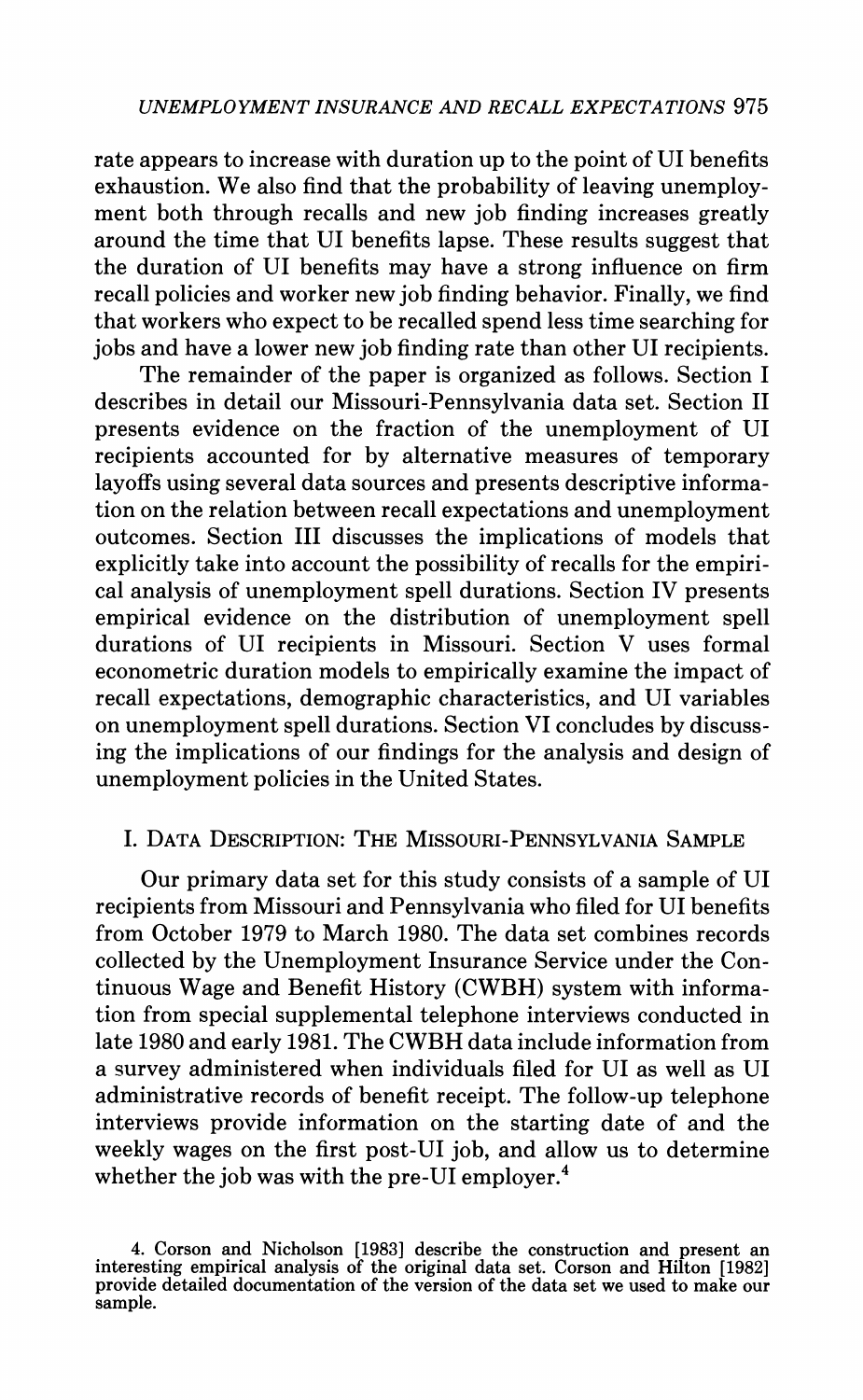This data set allows us to overcome many of the data limitations that confront studies that use either CWBH data or survey data in isolation. Studies using only CWBH data (e.g., Moffitt [1985]) are limited to the study of compensated weeks of unemployment and typically are unable to distinguish spells ending through recall from those ending through the finding of a new job. Studies using micro survey data sets such as the Panel Study of Income Dynamics (e.g., Katz [1986]) tend to have poor information on the UI system parameters facing unemployed individuals and may have significant measurement error because of the retrospective nature of many of the questions.<sup>5</sup> The Missouri-Pennsylvania data set allows us to distinguish compensated from uncompensated weeks of unemployment and to determine how unemployment spells end. It also provides information on the initial recall expectations of UI recipients and accurate administrative information on the level and length of available benefits. The major disadvantage of this data set is that it contains the unemployment spells of individuals from only two states over a short time period. In particular, since the sample contains only individuals who filed for UI benefits in the fourth and first quarters (October 1979 to March 1980), it is likely to overrepresent seasonal temporary layoffs. We present some evidence on the extent to which our conclusions generalize to other states and time periods in Section II.

The original Missouri-Pennsylvania telephone interview data set contains 2,035 observations. Exclusions for missing demographic data and incomplete or inconsistent information on unemployment spells leaves a sample of 1,499 observations. Variable definitions and basic descriptive statistics for this sample are given **We have four analysis on the initial speel of unemployeer**  $\mathbf{I}$ **.** 

We focus most of our analysis on the initial spell of unemployment in the benefit year for each individual in the sample since the data set provides much better information on first spells then on total unemployment in the benefit year. We have developed several different measures of unemployment spell durations. IUSR measures the unemployment spell starting from the UI claim date that is available from administrative records, and FSPELL measures the spell from the respondent's self-reported spell start date. These two

<sup>5.</sup> The availability of both administrative records and survey responses in the Missouri-Pennsylvania data set allows us to assess the validity of survey respondents' retrospective reports of unemployment experiences. A brief analysis of the accuracy of the survey responses is contained in the Appendix.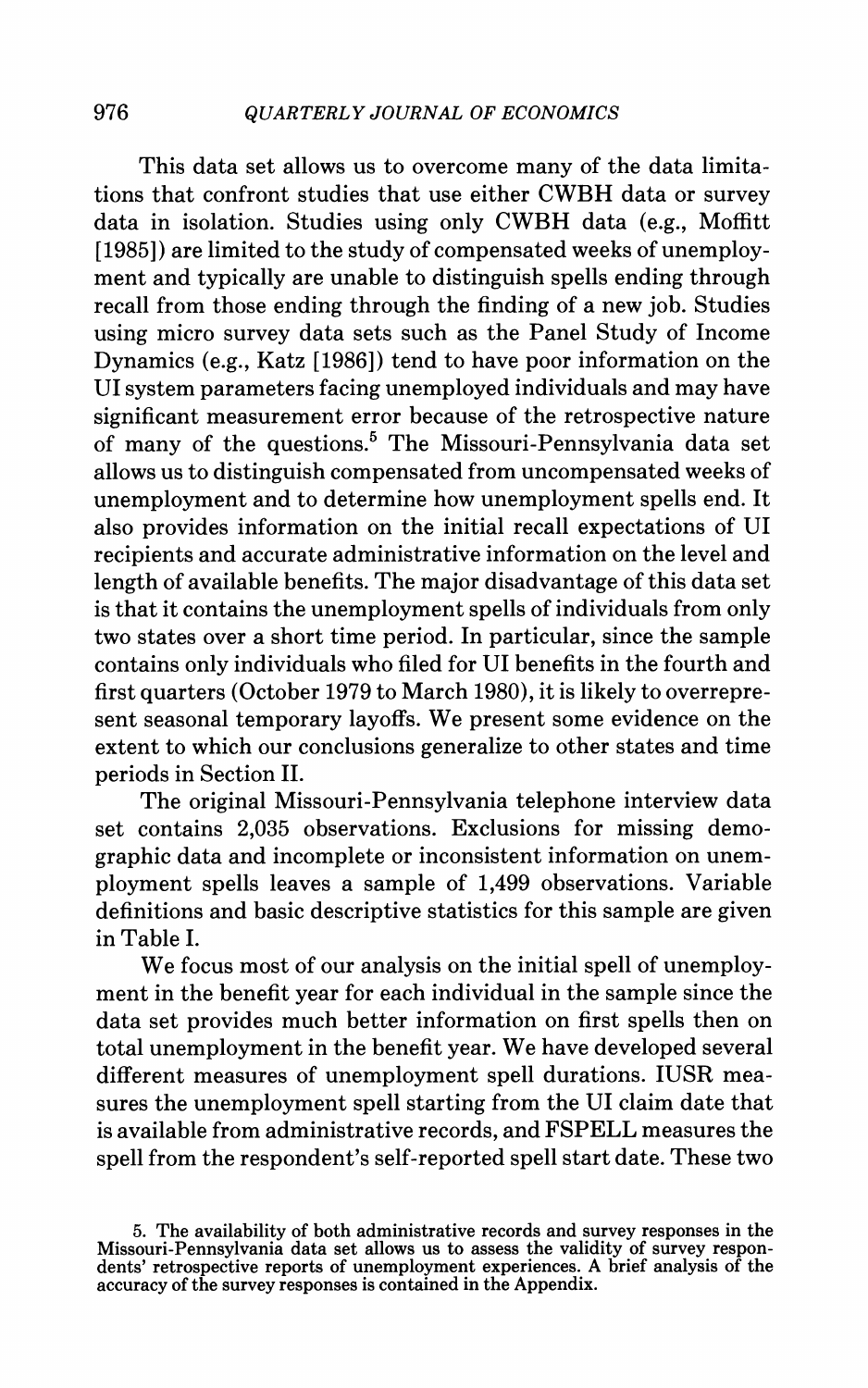|                         |                                                                              |          | Mean $(S.D.)$ |          |
|-------------------------|------------------------------------------------------------------------------|----------|---------------|----------|
| Variable                | Description                                                                  | Missouri | Penn.         | Total    |
| <b>IUSR</b>             | Weeks from UI claim date until reem-                                         | 16.64    | 12.91         | 14.92    |
|                         | ployment or until interview date if<br>spell is censored                     | (15.62)  | (14.47)       | (15.15)  |
| <b>FSPELL</b>           | Weeks from end of pre-UI job until re-                                       | 19.35    | 16.21         | 17.90    |
|                         | employment or until interview date if<br>spell is censored                   | (16.66)  | (16.54)       | (16.67)  |
| <b>PAYSPELL</b>         | Weeks from UI first payment date until                                       | 15.27    |               |          |
|                         | reemployment or until interview date<br>if spell is censored (Missouri only) | (14.81)  |               |          |
| PD1                     | Potential benefits duration in weeks at                                      | 22.92    | 34.88         | 28.44    |
|                         | claim date                                                                   | (4.52)   | (4.49)        | (7.47)   |
| UI benefit              | Augmented weekly benefit amount                                              | 88.80    | 124.76        | 105.38   |
|                         |                                                                              | (17.64)  | (42.38)       | (36.28)  |
|                         | Pre-UI wage Usual weekly earnings on pre-UI job                              | 258.35   | 256.13        | 257.33   |
|                         |                                                                              | (133.12) | (122.97)      | (128.50) |
| <b>EXPREC</b>           | $= 1$ if expect recall at time of claim                                      | 0.74     | 0.76          | 0.75     |
| <b>DEFREC</b>           | $= 1$ if have definite recall date                                           | 0.12     | 0.25          | 0.18     |
| Recall                  | $= 1$ if spell ended in recall                                               | 0.51     | 0.64          | 0.57     |
| New job                 | $= 1$ if spell ended in taking a new job                                     | 0.40     | 0.28          | 0.34     |
| Censored                | $= 1$ if spell is censored at interview<br>date                              | 0.09     | 0.07          | 0.08     |
| Age                     | age in years                                                                 | 36.43    | 36.80         | 36.60    |
|                         |                                                                              | (13.19)  | (13.59)       | (13.37)  |
| Female                  | $= 1$ if female                                                              | $0.33\,$ | 0.25          | 0.30     |
| Married                 | $= 1$ if married                                                             | 0.69     | 0.63          | 0.66     |
| Education               | Years of schooling                                                           | 11.37    | 11.56         | 11.46    |
|                         |                                                                              | (2.11)   | (1.76)        | (1.95)   |
| Spwk                    | $= 1$ if spouse works                                                        | 0.45     | 0.37          | 0.41     |
| PA                      | $= 1$ if Pennsylvania                                                        | 0.00     | 1.00          | 0.46     |
| <b>Industry dummies</b> |                                                                              |          |               |          |
| Mining                  | 1 if mining<br>$=$                                                           | 0.01     | 0.03          | 0.02     |
| Construct               | 1 if construction<br>$=$                                                     | 0.30     | 0.28          | 0.29     |
| Durables                | $= 1$ if durable goods manufacturing                                         | 0.21     | 0.24          | 0.22     |
|                         | Nondurables $= 1$ if nondurable goods manufactur-<br>ing                     | 0.16     | 0.17          | 0.16     |
| Transport               | $= 1$ if transportation, communications<br>or utilities                      | 0.06     | 0.04          | 0.05     |
| Trade                   | 1 if wholesale or retail trade                                               | 0.12     | 0.13          | 0.12     |
| Admin                   | 1 if public administration<br>$=$                                            | 0.03     | 0.03          | 0.03     |
| Service                 | $= 1$ if services                                                            | 0.11     | 0.08          | 0.10     |
| Occupation dummies      |                                                                              |          |               |          |
| Prof                    | $= 1$ if professional, technical, or mana-<br>gerial                         | 0.06     | 0.05          | 0.05     |
| Clerical                | 1 if clerical or sales<br>$=$                                                | 0.10     | 0.09          | 0.10     |
| Supervisor              | $= 1$ if supervisor                                                          | 0.06     | 0.04          | 0.05     |
| Craft                   | $= 1$ if craft and related occupations                                       | 0.34     | $\rm 0.38$    | 0.36     |
| Operator                | 1 if operator<br>$\qquad \qquad =$                                           | 0.23     | 0.29          | 0.26     |
| Laborer                 | $= 1$ if laborer                                                             | 0.21     | $_{0.15}$     | 0.18     |
| Sample size             |                                                                              | 808      | 691           | 1499     |

#### **TABLE I** DESCRIPTIVE STATISTICS FOR MISSOURI-PENNSYLVANIA UI RECIPIENTS DATA SET (UNEMPLOYMENT SPELL START DATES IN 1979-1980)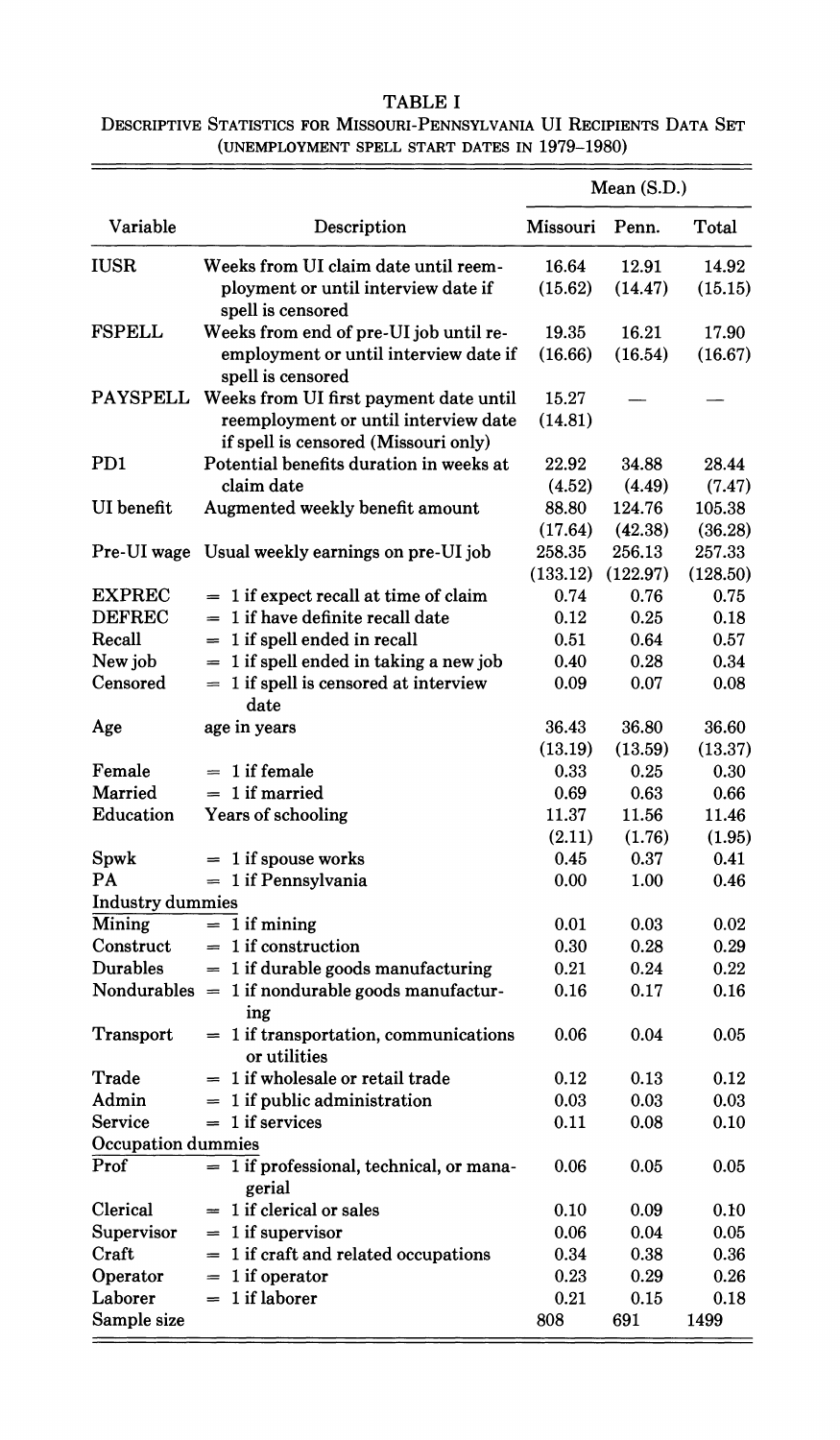**measures can be computed for both Pennsylvania and Missouri. PAYSPELL is an alternative measure that more fully utilizes administrative records on the actual number of weeks of benefits received, but it can be computed only for individuals from Missouri. All three unemployment spell measures lead to similar conclusions concerning the fraction of unemployment accounted for by alternative measures of temporary layoffs. The PAYSPELL measure provides more accurate information for analyzing the distribution of unemployment spell durations.** 

**The descriptive statistics in Table I indicate that the prospect of recall was relevant for a large majority of the UI recipients in the sample. When asked soon after their unemployment spells began, 75 percent expected to be recalled, and 18 percent had a definite recall date from their employer.7 Thus, the majority of the sample could initially be classified as being on "indefinite" layoff with some expectation of recall but without a known recall date. Fifty-seven percent of the individuals in the sample had initial unemployment spells ending in recall. The mean unemployment spell duration is about 15 weeks when measured from the claim date and about 18 weeks when measured from the end of the pre-UI job.8** 

**UI recipients in Missouri and Pennsylvania largely consisted of blue-collar occupations and workers previously employed in construction and manufacturing. The importance of recalls varied substantially across industries. Sixty-six percent of the workers laid off from construction, mining, and manufacturing had spells ending in recall as opposed to 37 percent of the workers from transportation, trade, services, and administration.** 

**6. PAYSPELL is defined as weeks from UI first payment date until reemployment (or until the interview date if the first unemployment spell is still in progress at**  the interview date). For individuals who had a single compensated unemployment<br>spell in the benefit year and who gained reemployment before benefits were<br>exhausted. PAYSPELL can be computed from CWBH administrative records **equals the weeks of benefits received in the benefit year. We were forced to use respondent retrospective information on weeks of benefits received in the initial spell for individuals with multiple compensated unemployment spells in the benefit year. In this case, PAYSPELL equals the survey respondent's self-reported weeks of benefits received during his or her initial unemployment spell. For individuals who exhausted their benefits during their initial unemployment spell, PAYSPELL is given by weeks from the UI first payment date (from CWBH records) until the self-reported reemployment date (or until the interview date if the spell is censored).** 

**7. The recall expectations information is from a CWBH questionnaire that is administered when an individual files for UI. The questionnaire clearly indicates that the information is confidential and only for statistical and research purposes. The exact question used to determine whether an individual expected to be recalled is "do you expect to be called back to work by any of your past employers?" A**  response of yes to this question triggers the further question "did a past employer" **give you a definite recall date?"** 

**8. These means understate the mean duration of completed spells since only incomplete spell durations are available for spells censored at the interview date.**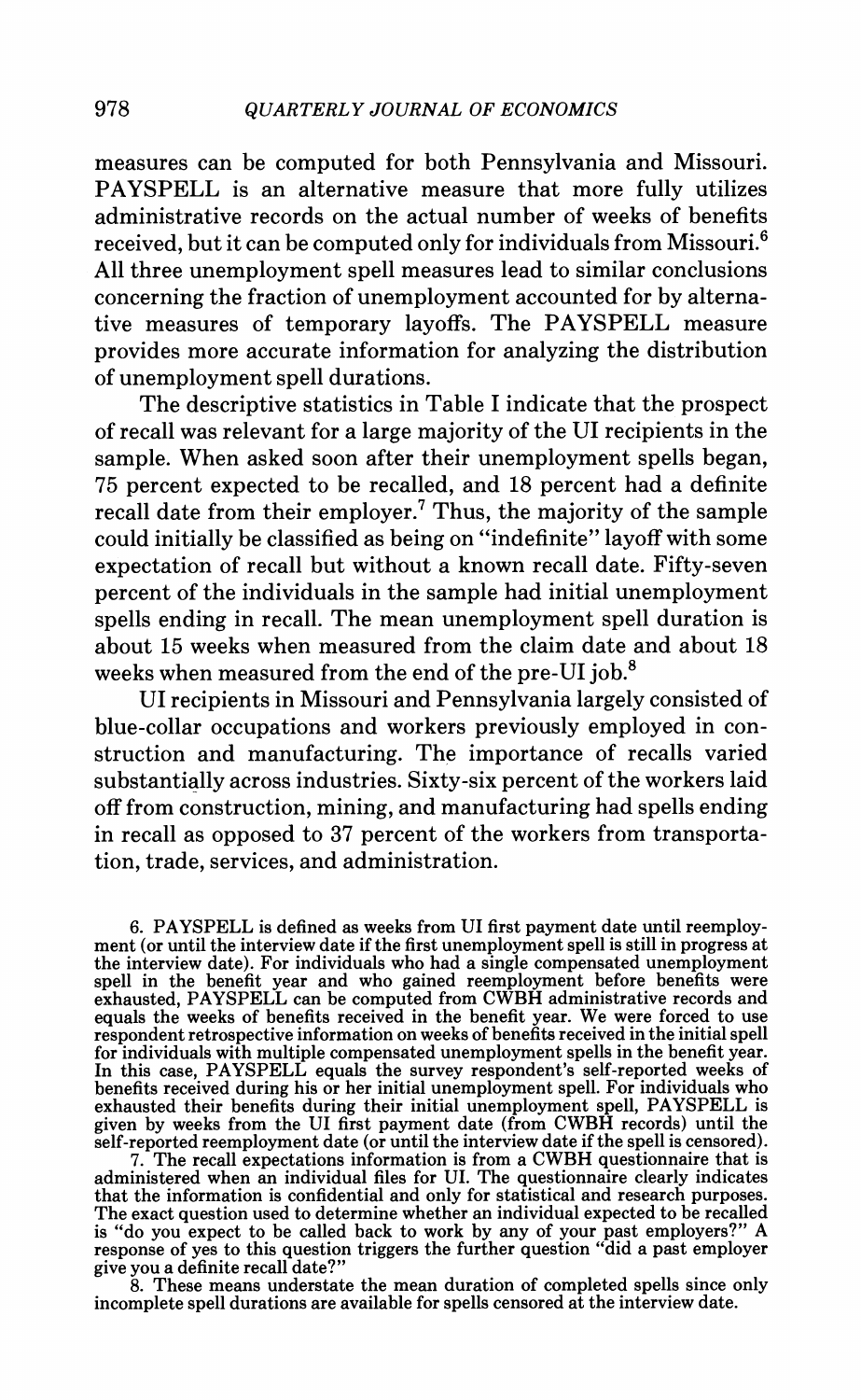#### **UNEMPLOYMENT INSURANCE AND RECALL EXPECTATIONS 979**

**The rules concerning the level and duration of UI benefits were much more generous in Pennsylvania than in Missouri during the period of our sample.9 In particular, the maximum weekly benefit available was \$105 in Missouri and \$170 in Pennsylvania in 1980. Pre-UI earnings were similar in the two states leading to a much higher replacement rate in Pennsylvania. Regular UI benefits in Pennsylvania had a uniform duration of 30 weeks, while Missouri had a maximum potential duration of 26 weeks with variation in the potential duration that depended on base period and high quarter earnings. The Missouri sample provides substantial variation in the potential length of benefits, while the Pennsylvania sample provides almost none. Extended benefits were triggered in February 1980 in Pennsylvania and in May 1980 in Missouri. The extensions raised the potential length of benefits to 39 weeks in Pennsylvania and increased the potential length by 50 percent in Missouri.** 

# **II. RECALL EXPECTATIONS AND UNEMPLOYMENT OUTCOMES: SOME EVIDENCE**

**In this section we analyze the fraction of the unemployment of UI recipients in our Missouri-Pennsylvania sample that can be accounted for by temporary layoffs. We further examine the fraction of compensated unemployment attributable to different measures of temporary layoffs for a larger and more representative sample of UI recipients. Finally, we analyze the relations among recall expectations, job search behavior, and the reemployment earnings of UI recipients.** 

**We introduce a distinction between ex ante and ex post layoffs. Ex ante layoffs are those that begin with a person expecting to be recalled, while ex post layoffs are those ending in recall. Previous examinations of the fraction of total unemployment time accounted for by the layoff-recall process have used the ex post concept or a hybrid approach. The ex post concept gives the proportion of unemployment from spells involving no job change [Feldstein, 1975; Clark and Summers, 1979]. The hybrid approach looks at in-progress temporary layoffs and is the fraction of the unemployed at a point in time who are "on layoff awaiting recall" by a previous employer [Murphy and Topel, 1987]. These measures are likely to underestimate the total amount of unemployment affected by recall**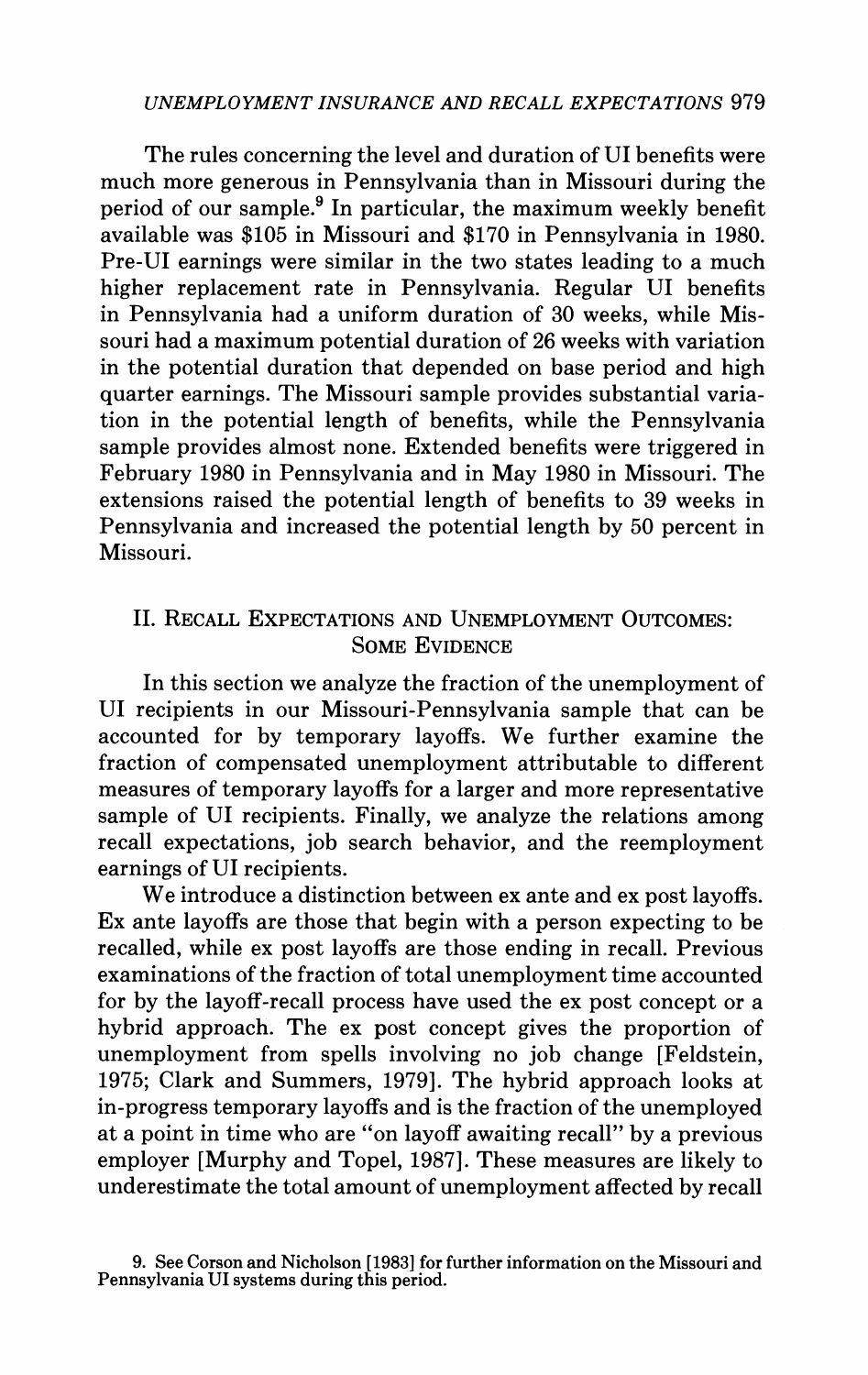**prospects. The ex post measure does not include the unemployment of those who initially waited for recall but who do not eventually get recalled. The hybrid approach only partially includes people who expect to be recalled, since recall expectations are likely to fade as an unemployment spell continues.** 

**The ex post approach does not take into account the fact that some workers who expect to be recalled at the time of layoff are not recalled or find other jobs before being recalled. Workers expecting recall whose expectations are not met, may have quite long unemployment spells, since they are unlikely to search intensively for a new job as long as they regard the probability of recall to a valuable old job as high. If these workers receive UI benefits, they may be willing to wait as long as the benefits last before searching for another job. Other employers may be unwilling to incur the initial fixed costs of hiring and training workers with reasonable prospects of recall to a more attractive job. These factors suggest an ex ante temporary layoff concept to measure the amount of unemployment affected by the layoff-recall process. The recall expectations information in our Missouri-Pennsylvania data set allows us to compare our ex ante layoff concept with the usual ex post temporary layoff approach.** 

**Table II presents the distribution of first unemployment spells and weeks of first spell unemployment by spell outcome, recall expectations, and definite recall status for our entire sample using the IUSR unemployment concept. Since it is unlikely that many of the long censored spells ended in recall, it appears reasonable to conclude that about 57 percent of the unemployment spells and 32 percent of the weeks of unemployment of UI recipients in our two states are accounted for by ex post temporary layoffs.10 The typical spell ending in recall was substantially shorter than those ending in the finding of a new job. Less than 10 percent of unemployment is accounted for by spells in which individuals had a definite recall date. On the other hand, almost 64 percent of unemployment is accounted for by ex ante temporary layoffs.** 

**The lower half of Table II provides more detailed information on the relation between recall expectations and unemployment outcomes. Seventy-two percent of those who expected to be recalled and 13 percent of those who did not expect to be recalled had spells** 

**<sup>10.</sup> The share of unemployment accounted for by temporary layoffs is likely to be overstated in this sample relative to a random sample of unemployment spells over the calendar year since most of the spells started in the peak period for temporary seasonal layoffs (December, January, and February). We provide evidence on the importance of this bias below.**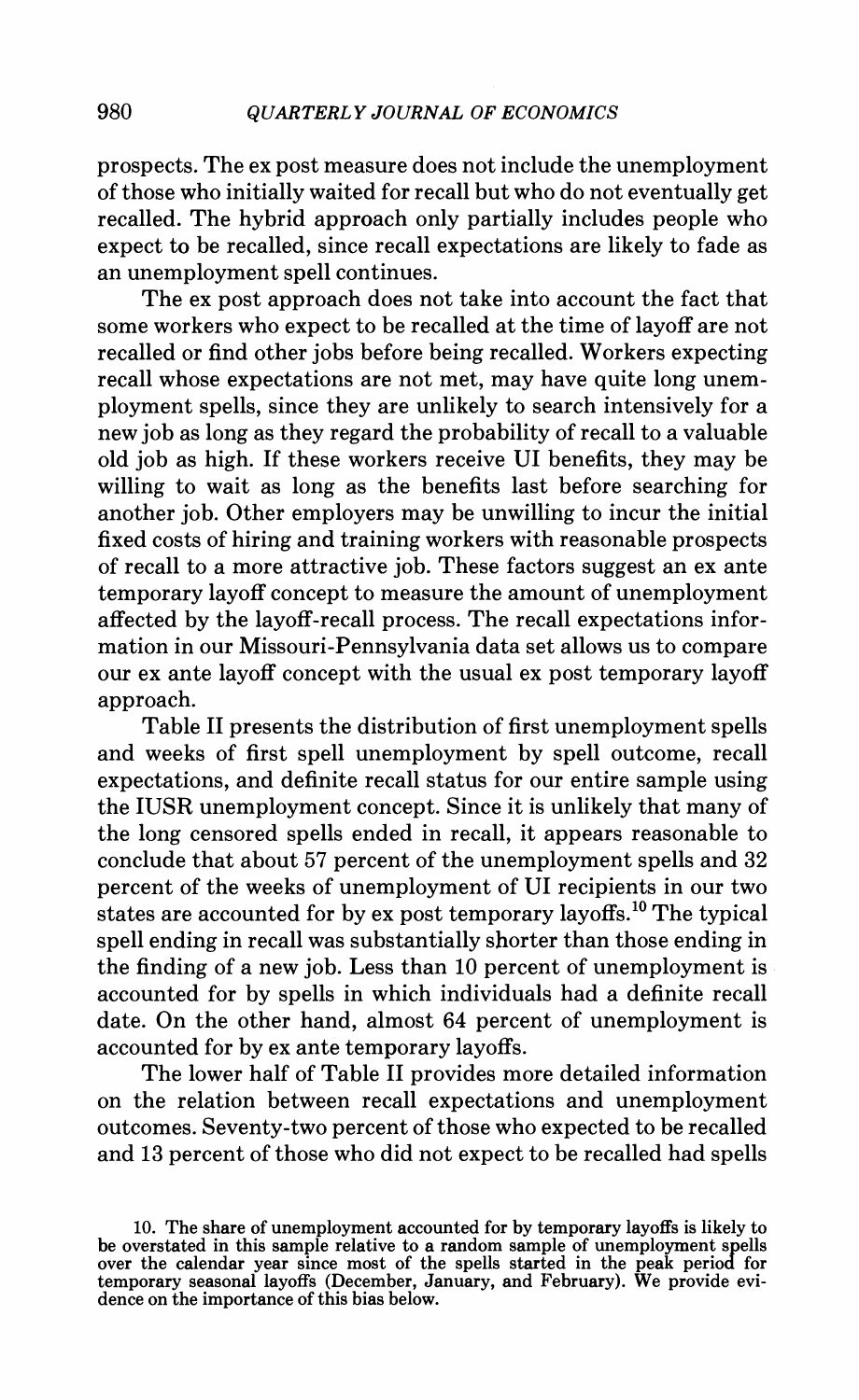|                                        |                         |                                                 | Mean                 |
|----------------------------------------|-------------------------|-------------------------------------------------|----------------------|
| Group                                  | Percentage<br>of spells | Percentage of<br>total weeks of<br>unemployment | duration<br>in weeks |
| Spell outcome:                         |                         |                                                 |                      |
| Recall                                 | 57.2                    | 32.4                                            | 8.4                  |
| New job                                | 34.4                    | 39.1                                            | 17.0                 |
| Censored                               | 8.4                     | 28.5                                            | 50.6                 |
| Recall expectations:                   |                         |                                                 |                      |
| <b>Expect recall</b>                   | 75.2                    | 63.8                                            | 12.7                 |
| Don't expect recall                    | 24.8                    | 36.2                                            | 21.8                 |
| Definite recall:                       |                         |                                                 |                      |
| Definite recall date                   | 18.1                    | 9.7                                             | 8.0                  |
| No definite recall date                | 81.9                    | 90.3                                            | 16.5                 |
| Recall expectations and spell outcome: |                         |                                                 |                      |
| Expect recall $(n = 1,127)$ :          |                         |                                                 |                      |
| Recall                                 | 71.7                    | 46.4                                            | 8.2                  |
| New job                                | 22.2                    | 29.0                                            | 16.5                 |
| Censored                               | 6.1                     | 24.6                                            | 50.8                 |
| Don't expect recall $(n = 372)$ :      |                         |                                                 |                      |
| Recall                                 | 13.4                    | 7.6                                             | 12.3                 |
| New job                                | 71.2                    | 57.0                                            | 17.4                 |
| Censored                               | 15.3                    | 35.4                                            | 50.4                 |

#### **RECALL EXPECTATIONS AND UNEMPLOYMENT SPELL OUTCOMES FOR FIRST SPELLS OF UNEMPLOYMENT USING THE IUSR UNEMPLOYMENT MEASURE (ENTIRE SAMPLE-MISSOURI AND PENNSYLVANIA-1,499 OBSERVATIONS)**

*Note.* **The length of the unemployment spell up to the interview date is utilized as the unemployment spell duration for censored spells in the percentage of total weeks of unemployment and mean duration in weeks calculations.** 

**actually ending in recall. An interesting finding from this table is that, although the vast majority of those who expected to be recalled were recalled, more than 50 percent of the total unemployment of those who expected to be recalled is accounted for by the minority who were not recalled. UI recipients who ex ante expected to be recalled and ex post were not recalled tend to have quite long unemployment spells. While this group accounts for only 21 percent of the entire sample, it accounts for approximately 34 percent of first spell unemployment.** 

**One plausible reason why those who expect be recalled but are not tend to have long unemployment spells is that they may rationally decide to wait for recall and not search very intensively for a new job.11 (They may also have a difficult time gaining new jobs** 

**11. An alternative possibility is that some of the workers who claimed to expect to be recalled and who do not actually get recalled may simply be "malingerers" who claim to expect recall for the purpose of avoiding UI job search requirements.** 

#### **TABLE II**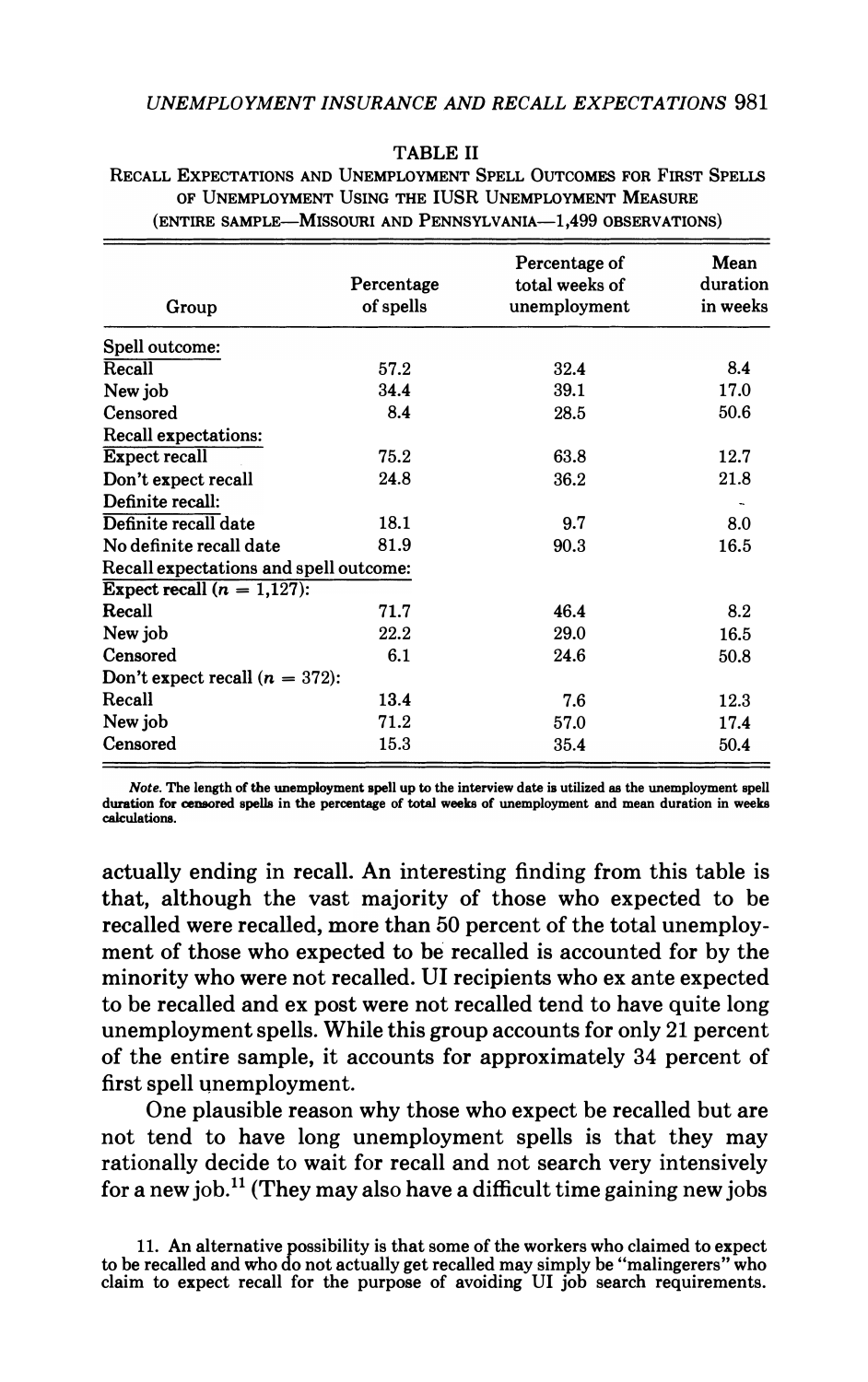| Group                    | <b>Percent</b><br>who searched | Mean search<br>hours per week<br>of those who<br>searched | Unconditional<br>mean search<br>hours per<br>week |
|--------------------------|--------------------------------|-----------------------------------------------------------|---------------------------------------------------|
| All                      | 59                             | 12.1                                                      | 7.1                                               |
| Spell outcome:           |                                |                                                           |                                                   |
| Recall                   | 41                             | 9.8                                                       | 4.0                                               |
| New job                  | 85                             | 14.3                                                      | 12.1                                              |
| Censored                 | 78                             | 11.3                                                      | 8.8                                               |
| Recall expectations:     |                                |                                                           |                                                   |
| <b>Expect recall</b>     | 52                             | 10.9                                                      | 5.7                                               |
| Don't expect recall      | 83                             | 14.5                                                      | 12.0                                              |
| Definite recall:         |                                |                                                           |                                                   |
| Definite recall date     | 33                             | 11.7                                                      | 3.8                                               |
| No definitie recall date | 65                             | 12.2                                                      | 7.9                                               |

#### **TABLE III SEARCH BEHAVIOR OF UI RECIPIENTS (ENTIRE SAMPLE-MISSOURI AND PENDIX OF OI INECIPIENIS (ENTIKE SAMPLE—**

Note. The percent who searched calculations are based on the yes-no answers of workers to the following question: "I'd like to ask you about the period of time after that job [pre-UI job] ended. Did you look for work at that time?" Workers who answered yes to this question were later asked "And about how many hours per week on the average would you say you spent looking for work?"

**since employers will be reluctant to hire those likely to return to their old jobs.) Table III provides some information on the search behavior of the UI recipients in our search of the Search**<br> $\frac{1}{2}$  recipients in the percent of  $\frac{1}{2}$  records in the search **the UI recipients in our sample.** Firty-line percent of the time theories of work at the time the time the time theories of the time theories of the time theories of the time theories of the time theories of the time theo **were laid off. The average searcher spent 12 hours a week looking for work. Those who expected to be recalled were substantially less likely to search than those who did not expect to be recalled, and they searched many fewer hours on average as well. This result is consistent with the finding of Barron and Mellow [1979] that those who classify themselves as being on "temporary layoff" in the**  who classify themselves as being on temporary layou in the Uurrent Population Survey spend less time searching than do other individuals who classify themselves as unemployed. Low search intensity may play a role in the low rate of new job finding of those **who expect to be recalled.** 

Workers with a job to which they are likely to be recalled typically are not required to register with the state employment service and do not have as strict job searcl requirements as other UI recipients. Although information on the CWBH question-<br>naire is clearly not used for the purposes of determining job search requirements, we cannot completely rule out the possibility that this explanation is of quantitative significance.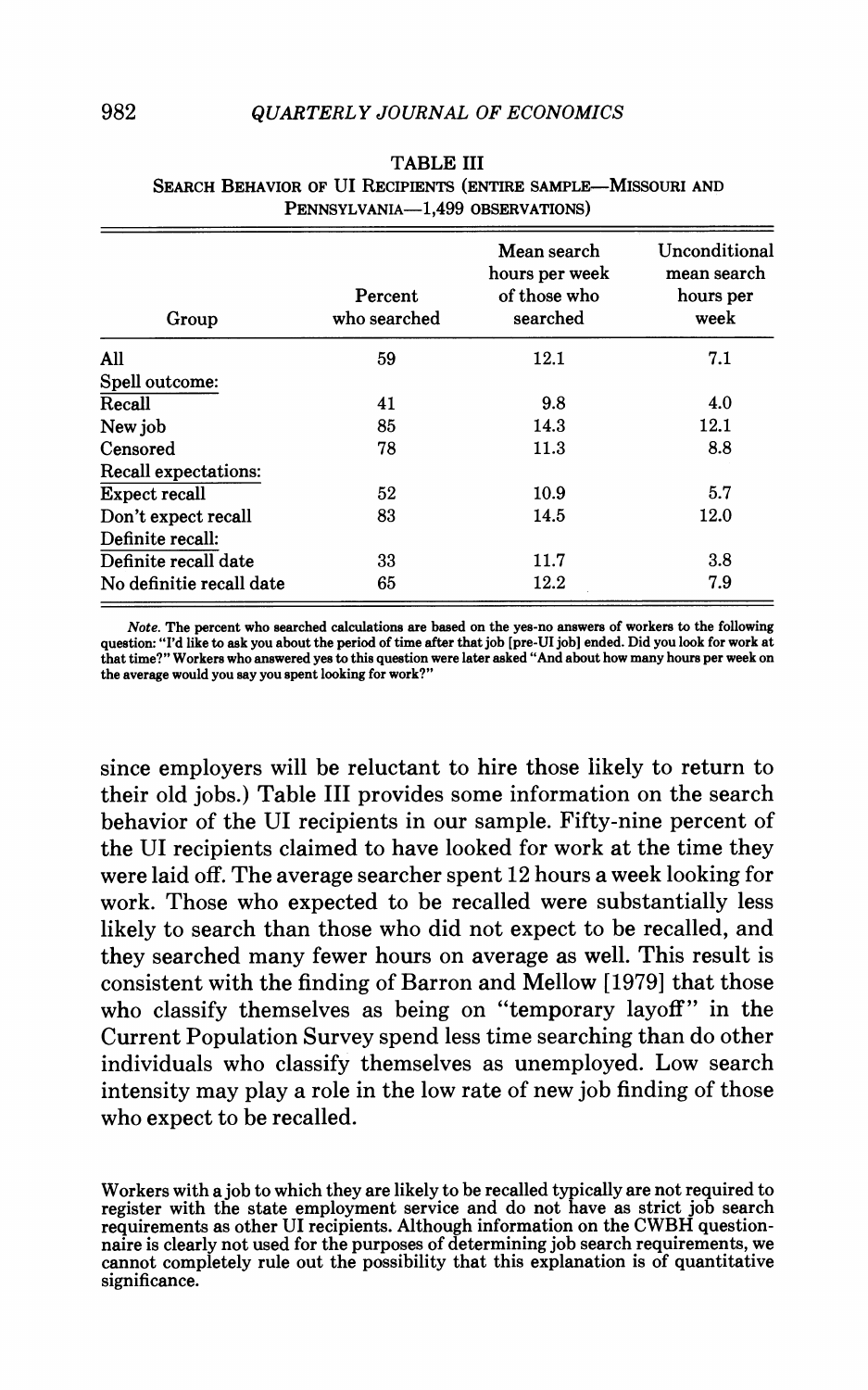# The Contribution of Temporary Layoffs to Total Compensated **We next examine the share of the share of the share of the share of competence of the share of competence of competence of the share of the share of the share of the share of the share of the share of the share of the sha**

We next examine the share of total weeks of compensated unemployment accounted for by alternative measures of temporary layoffs. The importance of temporary layoffs in compensated unemployment is of particular interest for UI program purposes. Our primary data set provides information on total weeks of compensated unemployment (weeks of UI benefit receipt) only for the Missouri sample.

The distribution of total compensated unemployment in the benefit year by outcome of the first spell and first spell recall expectations for our Missouri sample is presented in the first row of Table IV. Individuals whose first spell ended in recall account for almost 41 percent of the total weeks of compensated unemployment. This percentage is substantially larger than their share of total weeks of first spell unemployment. This difference arises because those recalled are more likely to have multiple spells of UI receipt in a year and because weeks of unemployment after UI exhaustion are not included.

**Since the Missouri-Pennsylvania sample covers only two states b** over a short period in which seasonal temporary lavoffs are likely to be overrepresented, we provide information in Table IV on the importance of recall expectations and actual recalls for UI recipients in a larger number of states over a longer time period using the CWBH administrative data described in Meyer [1989]. This data set provides consistent information on recall expectations, actual **for four states (Missouri)** for the state of the state of the state of  $\alpha$  and  $\alpha$  and  $\alpha$  and  $\alpha$  are  $\alpha$  and  $\alpha$  are  $\alpha$  and  $\alpha$  are  $\alpha$  are  $\alpha$  are  $\alpha$  and  $\alpha$  are  $\alpha$  are  $\alpha$  are  $\alpha$  are  $\alpha$  are  $\alpha$  a for four states (Missouri, Pennsylvania, Idaho, and Washington) for the period July 1979 to December 1982. Information on a fifth state (New Mexico) is available for a slightly shorter period. Workers expecting to be recalled account for over 55 percent of compensated unemployment in three of the five states, and ex ante temporary layoffs are responsible for much more compensated unemployment than ex post temporary lavoffs in all five states. A comparison of the last two rows of Table IV shows that, while the time period covered by our Missouri-Pennsylvania sample does somewhat overstate the importance of temporary layoffs, the basic conclusions that individuals expecting to be recalled account for the substantial majority of insured unemployment spells and that ex ante temporary layoffs are quantitatively more important than ex post temporary layoffs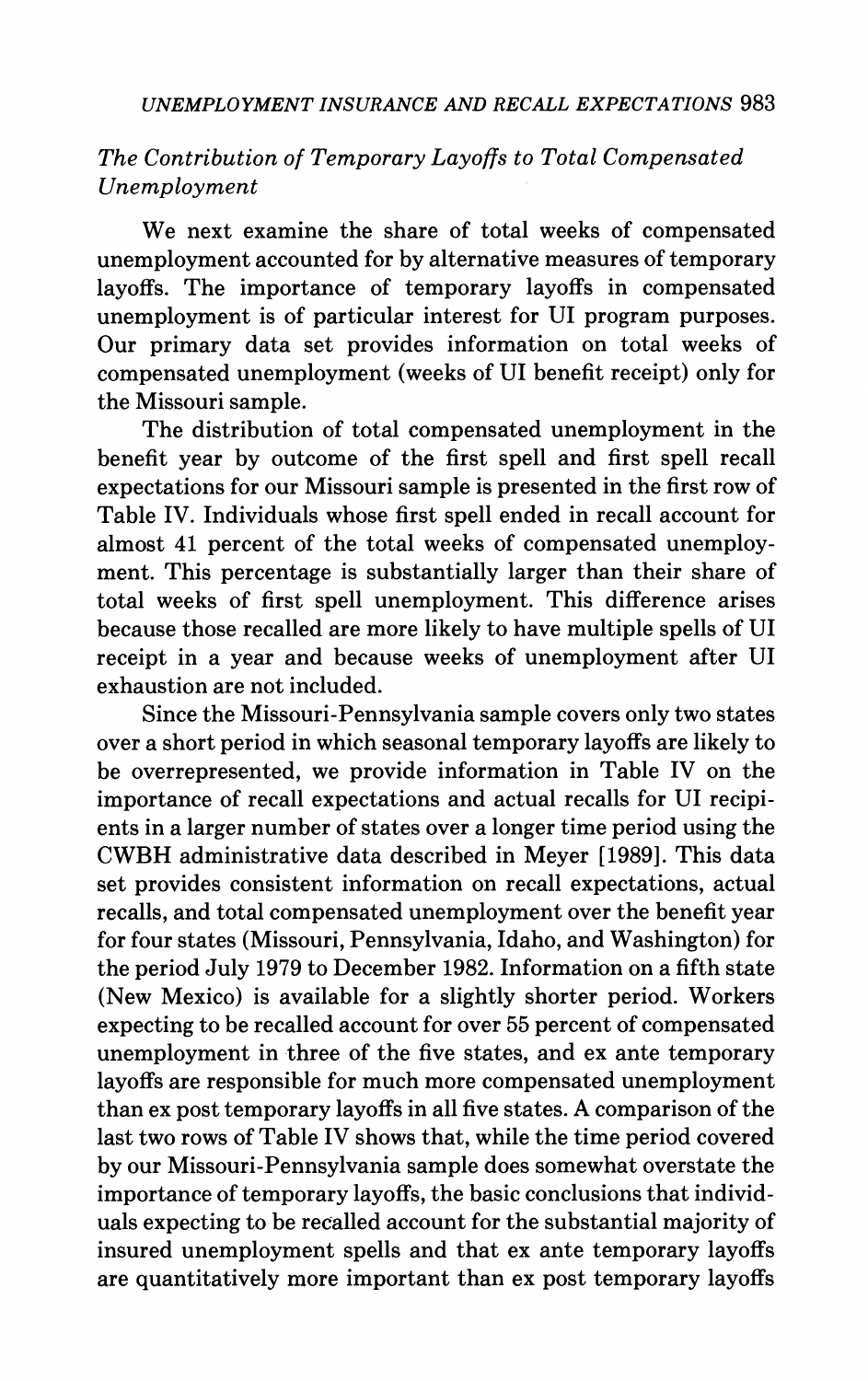|                                                                                                                                                                                                                                                                                                                        |                   |        |                | Expecting Recall <sup>b</sup>                                                                                                                                                                                                                                                                                                                                                                                                                                                                                                                                                                                                                                                                                                           |                  | Actually Recalled <sup>c</sup> |
|------------------------------------------------------------------------------------------------------------------------------------------------------------------------------------------------------------------------------------------------------------------------------------------------------------------------|-------------------|--------|----------------|-----------------------------------------------------------------------------------------------------------------------------------------------------------------------------------------------------------------------------------------------------------------------------------------------------------------------------------------------------------------------------------------------------------------------------------------------------------------------------------------------------------------------------------------------------------------------------------------------------------------------------------------------------------------------------------------------------------------------------------------|------------------|--------------------------------|
|                                                                                                                                                                                                                                                                                                                        |                   |        |                | % of                                                                                                                                                                                                                                                                                                                                                                                                                                                                                                                                                                                                                                                                                                                                    |                  | % of                           |
|                                                                                                                                                                                                                                                                                                                        | Time              | Sample | $\frac{20}{2}$ | compensated                                                                                                                                                                                                                                                                                                                                                                                                                                                                                                                                                                                                                                                                                                                             | $\frac{6}{2}$ of | compensated                    |
| <b>State</b>                                                                                                                                                                                                                                                                                                           | period            | size   | individuals    | unemployment                                                                                                                                                                                                                                                                                                                                                                                                                                                                                                                                                                                                                                                                                                                            | individuals      | unemployment                   |
| Missouri <sup>d</sup>                                                                                                                                                                                                                                                                                                  | LO/79 to 3/80     | 808    | 74.4           | 69.5                                                                                                                                                                                                                                                                                                                                                                                                                                                                                                                                                                                                                                                                                                                                    | 51               | 40.7                           |
| Missouri                                                                                                                                                                                                                                                                                                               | 7/79 to 12/82     | 35749  | 63.5           | 55.7                                                                                                                                                                                                                                                                                                                                                                                                                                                                                                                                                                                                                                                                                                                                    | 42.5             | 30.7                           |
| Pennsylvania                                                                                                                                                                                                                                                                                                           | 7/79 to 12/82     | 21281  | 74.7           | 67.1                                                                                                                                                                                                                                                                                                                                                                                                                                                                                                                                                                                                                                                                                                                                    | 51.2             | 33.3                           |
| Idaho                                                                                                                                                                                                                                                                                                                  | 7/79 to 12/82     | 14261  | 71.4           | 64.7                                                                                                                                                                                                                                                                                                                                                                                                                                                                                                                                                                                                                                                                                                                                    | 46.9             | 37.0                           |
| Washington                                                                                                                                                                                                                                                                                                             | 7/79 to 12/82     | 30523  | 57.3           | 49.1                                                                                                                                                                                                                                                                                                                                                                                                                                                                                                                                                                                                                                                                                                                                    | 33.4             | 20.8                           |
| New Mexico                                                                                                                                                                                                                                                                                                             | 4/80 to 12/82     | 7964   | 41.1           | 37.1                                                                                                                                                                                                                                                                                                                                                                                                                                                                                                                                                                                                                                                                                                                                    | 23.6             | 16.9                           |
| MO, PA, ID, and WA                                                                                                                                                                                                                                                                                                     | $10/79$ to $3/80$ | 14199  | 71.6           | 66.4                                                                                                                                                                                                                                                                                                                                                                                                                                                                                                                                                                                                                                                                                                                                    | 44.0             | 32.3                           |
| MO, PA, ID, and WA                                                                                                                                                                                                                                                                                                     | 7/79 to 12/82     | 1814   | $-55$          | 57.1                                                                                                                                                                                                                                                                                                                                                                                                                                                                                                                                                                                                                                                                                                                                    | 42.2             | 28.6                           |
| unemployment experiences of individuals with benefit year start dates in the indicated time period. Observations with missing values are excluded from the calculations.<br>"do you expect to be called back to work by any of your past employers?"<br>employer during either of the two quarters prior to the claim. |                   |        |                | a. The first row uses the CWBH data described in Section I. The remaining rows present data from the CWBH sample described in Meyer [1989]. Each row includes the compensated<br>$\rm b$ . $\rm{hiduals}$ are classified as expecting recall if at the time they filed their initial UI claim in the relevant benefit year they responded yes in the CWBH questionnaire to the question,<br>$c$ . An individual is classified as having been actually recalled if his or her employer during any of the three quarters after the last UI payment in the benefit year matches his or here<br>d. Individuals are classified as actually recalled in this sample if their first post-UI job is with the same employer as their pre-UI job. |                  |                                |

TABLE IV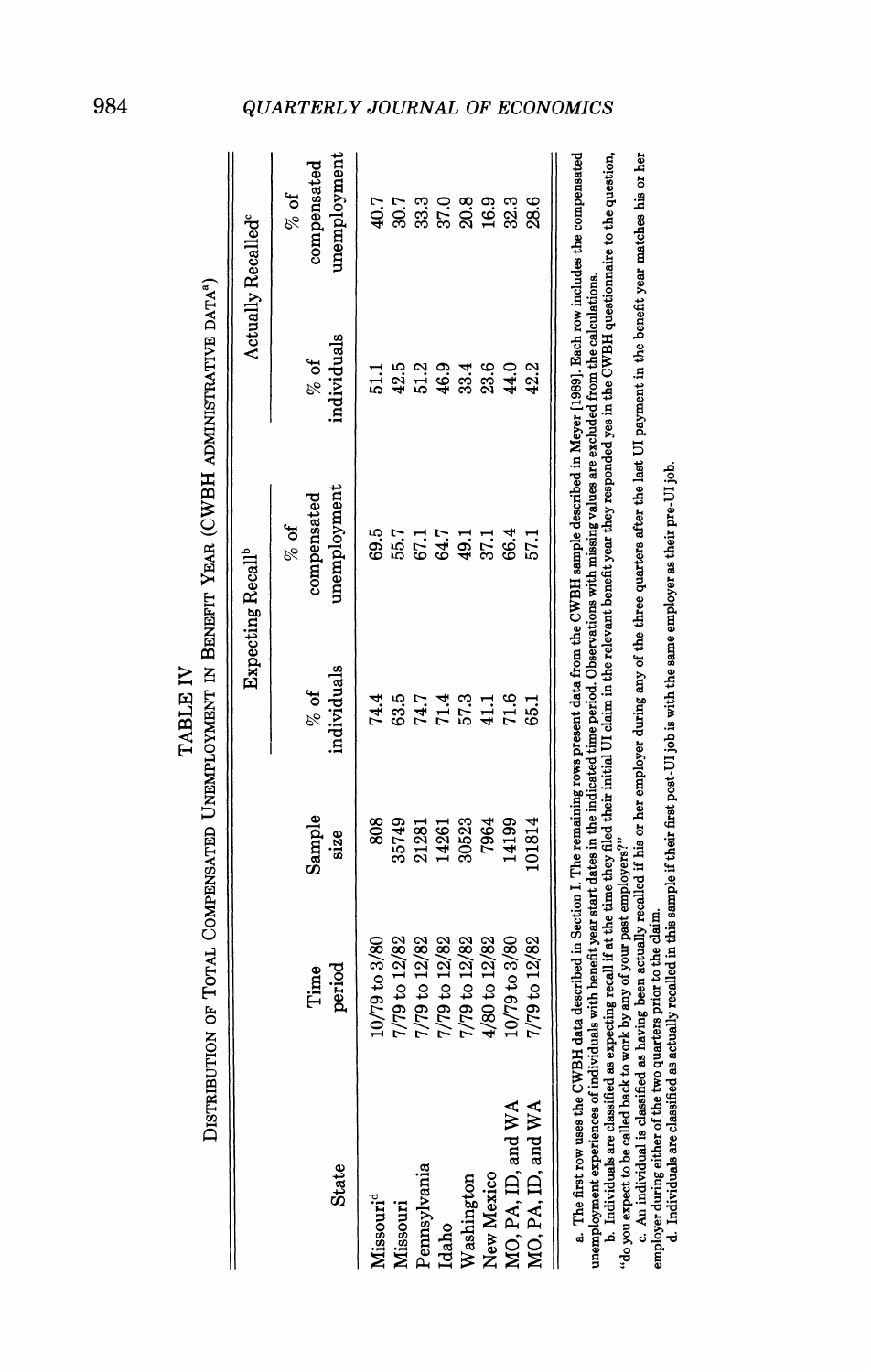remain when one examines the entire available sample period for **the four states with consistent data.** 

Furthermore, our findings are quite similar to those of Robertson [1988] for Canada. Robertson finds that 44 percent of total UI weeks in Canada in 1984 were accounted for by ex post temporary layoffs. Thus, we conclude that a substantial proportion of insured unemployment in both United States and Canada appears to be related to the lavoff-recall process.

#### **Reemployment Earnings**

An important element in the evaluation of the success of a UI program is the effect of UI on the wages of reemployed workers. Table V provides information on the post-UI job earnings relative to pre-UI job earnings of those individuals in the Missouri-

|                                                |                | Change in log<br>weekly earnings |          | Change in log<br>hourly earnings |          |
|------------------------------------------------|----------------|----------------------------------|----------|----------------------------------|----------|
| Group                                          | Sample<br>size | Mean                             | Median   | Mean                             | Median   |
| Entire sample by spell outcome $(n = 1,331)$ : |                |                                  |          |                                  |          |
| Recall                                         | 838            | $-0.059$                         | $-0.046$ | $-0.014$                         | $-0.023$ |
|                                                |                | (0.011)                          |          | (0.009)                          |          |
| New job                                        | 493            | $-0.156$                         | $-0.103$ | $-0.128$                         | $-0.089$ |
|                                                |                | (0.023)                          |          | (0.019)                          |          |
| New job finders $(n = 493)$ :                  |                |                                  |          |                                  |          |
| Recall expectations:                           |                |                                  |          |                                  |          |
| <b>Expect recall</b>                           | 240            | $-0.201$                         | $-0.141$ | $-0.151$                         | $-0.104$ |
|                                                |                | (0.034)                          |          | (0.028)                          |          |
| Don't expect recall                            | 253            | $-0.113$                         | $-0.081$ | $-0.106$                         | $-0.081$ |
|                                                |                | (0.031)                          |          | (0.027)                          |          |
| Whether exhausted:                             |                |                                  |          |                                  |          |
| <b>Exhausted benefits</b>                      | 67             | $-0.520$                         | $-0.425$ | $-0.301$                         | $-0.246$ |
|                                                |                | (0.078)                          |          | (0.058)                          |          |
| Didn't exhaust benefits                        | 426            | $-0.098$                         | $-0.086$ | $-0.101$                         | $-0.085$ |
|                                                |                | (0.023)                          |          | (0.020)                          |          |

**POST-UI JOB EARNINGS RELATIVE TO PRE-UI JOB EARNINGS FOR THOSE** 

TABLE V<br>Post-UI Job Earnings Relative to Pre-UI Job Earnings for those **REEMPLOYED BY THE INTERVIEW DATE (EARNINGS CHANGE MEASURE = LOG** (POST-UI EARNINGS/PRE-UI EARNINGS) MISSOURI-PENNSYLVANIA SAMPLE)

Note. The numbers in parentheses are the standard errors of the means. Earnings are deflated by average hourly earnings of U.S. private nonagricultural workers (series AHEEAP from DRI). The base period for the deflator is the second quarter of 1979. Pre-UI job earnings are deflated from the end date of the pre-UI job. Post-UI job earnings are deflated from the interview date.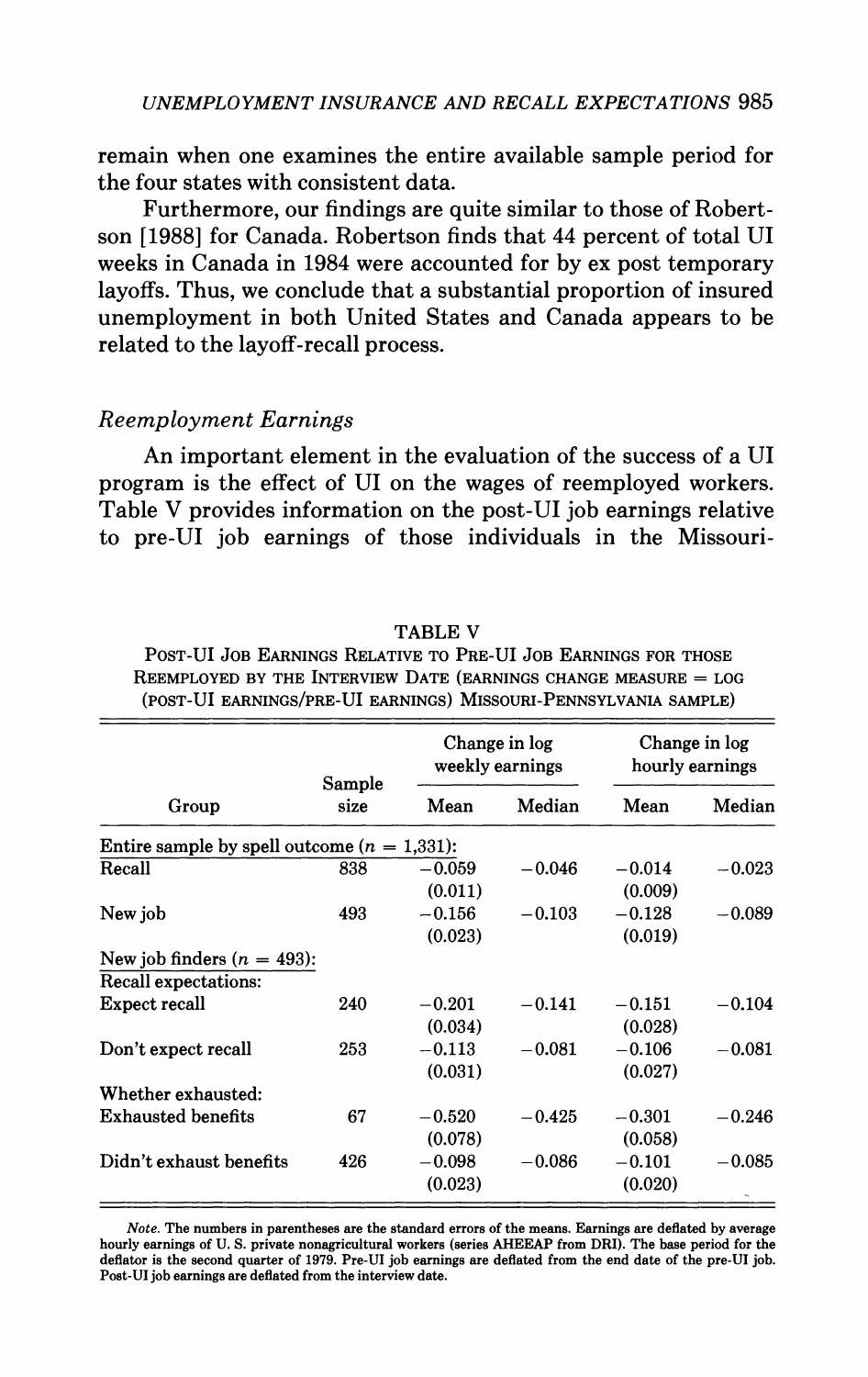**Pennsylvania sample reemployed by the interview date.12 Those with unemployment spells ending in recall appear to go back to their old jobs since their post-UI hourly earnings are quite similar to their pre-UI hourly earnings. On the other hand, the usual weekly hours of those rehired by their previous employers do decline by about 4.5 percent on average. The reduced hours of those recalled may be due to the cyclical downturn that gained force by the middle of 1980.** 

**Individuals with spells ending through the finding of new jobs typically experienced substantial earnings declines. In particular, the hourly earnings of those who expected to be recalled but were not fell by 15 percent on average, while new job finders who did not expect to be recalled experienced 11 percent earnings losses on average. Table V also illustrates that individuals who exhausted their benefits experienced the largest earnings declines by a substantial margin. Their hourly earnings declined by 30 percent on average, and their weekly earnings declined even further. The large losses of exhaustees suggest that reservation wages are likely to fall substantially and that the new job finding rate is likely to increase substantially as benefits run out. An alternative explanation for the low relative reemployment earnings of those with long spells is heterogeneity in reemployment prospects. Workers with low job offer arrival rates are likely to have both low reservation wages and low escape rates from unemployment for many plausible wage offer distributions.** 

#### **III. THEORETICAL BACKGROUND**

**The duration of unemployment is typically analyzed using a standard job search model in which unemployed workers generate job offers by costly search. This approach leads to a single risk model of unemployment spell durations in which unemployment spells can only end through the finding of an acceptable new job. This formulation is less appropriate when analyzing the unemployment durations of workers on layoff with some possibility of recall. The prospect of recall affects the probability of leaving unemploy-**

<sup>12.</sup> Pre-UI earnings are from information provided by respondents at the time that they made their UI claims. Post-UI earnings are from the follow-up survey. The choice of deflator (Average Hourly Earnings Versus CPI) affects conclusions about<br>the magnitude of earnings changes. The earnings losses are substantially larger when<br>the CPI is used as the deflator. On the other hand, the substantively affect any conclusions concerning relative earnings changes of any of the group compared.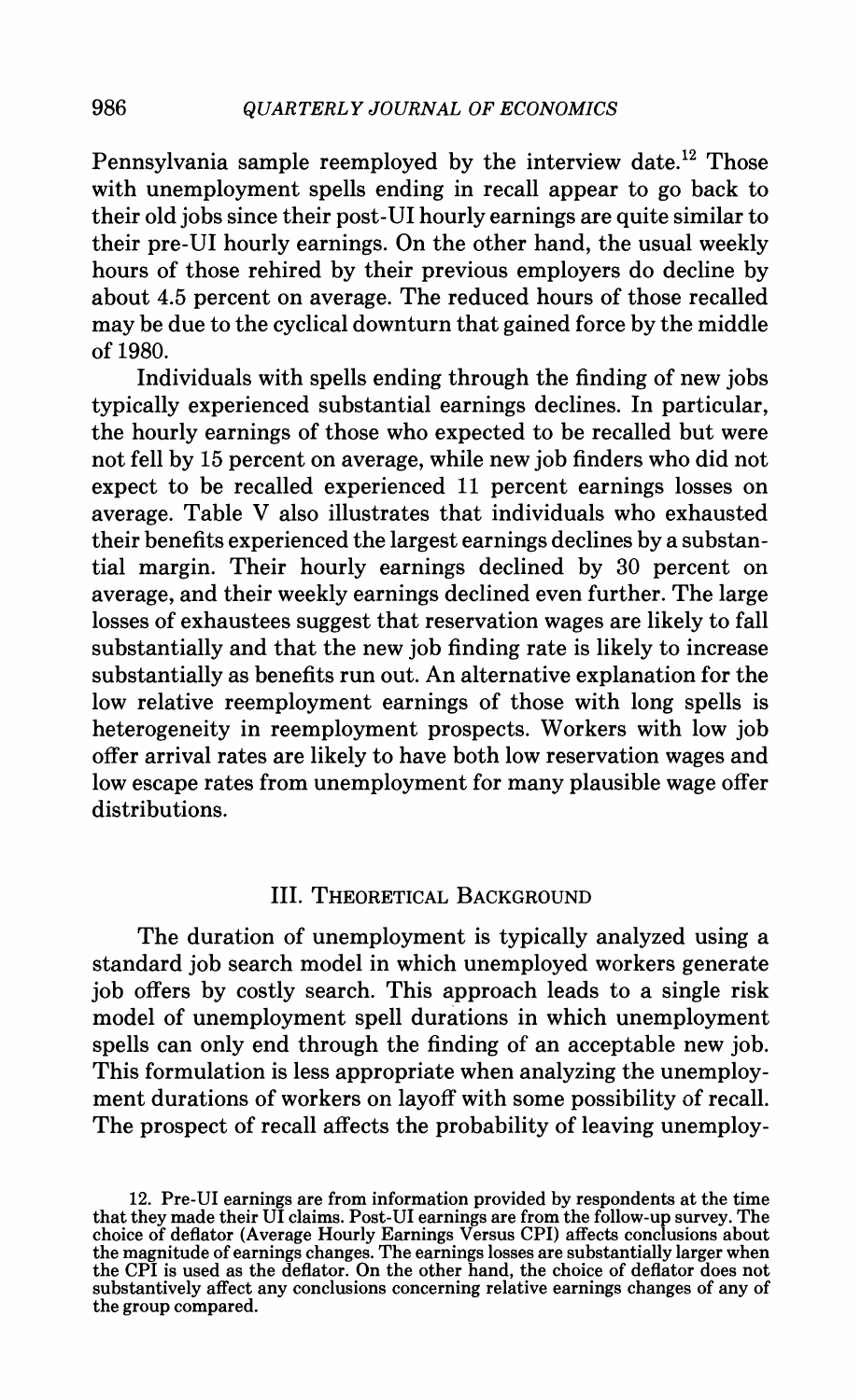**ment directly through the rate of actual recalls and indirectly by affecting worker search behavior. Katz [1986] finds in a standard job search model extended to include an exogenous recall probability that better recall prospects are likely to reduce the new job finding rate by raising the reservation wage and reducing the likelihood of search.13 This suggests that workers who expect to be recalled may have extremely long unemployment spells if their expectations are not fulfilled.** 

**Katz [1985] also analyzes a model in which unemployed workers learn about their recall prospects in a Bayesian manner. He shows that the longer a worker is unemployed, all else held constant, the lower will be his or her subjective probability of recall. This result leads to a decreasing reservation wage and possibly increasing search intensity. Consequently, the new job finding rate for those who initially expect to be recalled should rise with unemployment duration (display positive duration dependence) under this scenario. UI benefits of limited potential duration can also generate a smoothly increasing new job hazard up to the point of benefits exhaustion since the value of remaining unemployed decreases as the number of remaining weeks of benefits decreases [Mortensen, 1977]. If individuals can locate jobs and arrange not to begin work until their benefits run out, this effect may generate a discontinuous increase in the escape rate near the point of benefits exhaustion.** 

**Mortensen [1987] incorporates both limited duration UI benefits and the possibility of recalls in a joint wealth-maximizing model of job separations. Layoffs occur in response to reductions in match-specific productivity. The reservation wage decreases over the course of an unemployment spell as a worker approaches benefit exhaustion. This induces an increasing new job finding rate and an increasing recall rate as well. Mortensen shows that for realistic parameter values most of the decline in the reservation wage should occur in the last week or two before exhaustion. The discrete change in the flow value of being unemployed when benefits are exhausted yields the prediction that many firms may recall laid-off workers around the benefit exhaustion point and that the new job finding rate should increase around exhaustion.** 

**The statistical model of unemployment spell durations generated by job search models extended to allow for recalls is a competing risks model in which unemployment spells can end either through recall or through the finding of an acceptable new** 

**<sup>13.</sup> Burdett and Mortensen [1978] and Pissarides [1982] also analyze job search models that incorporate the possibility of recalls.**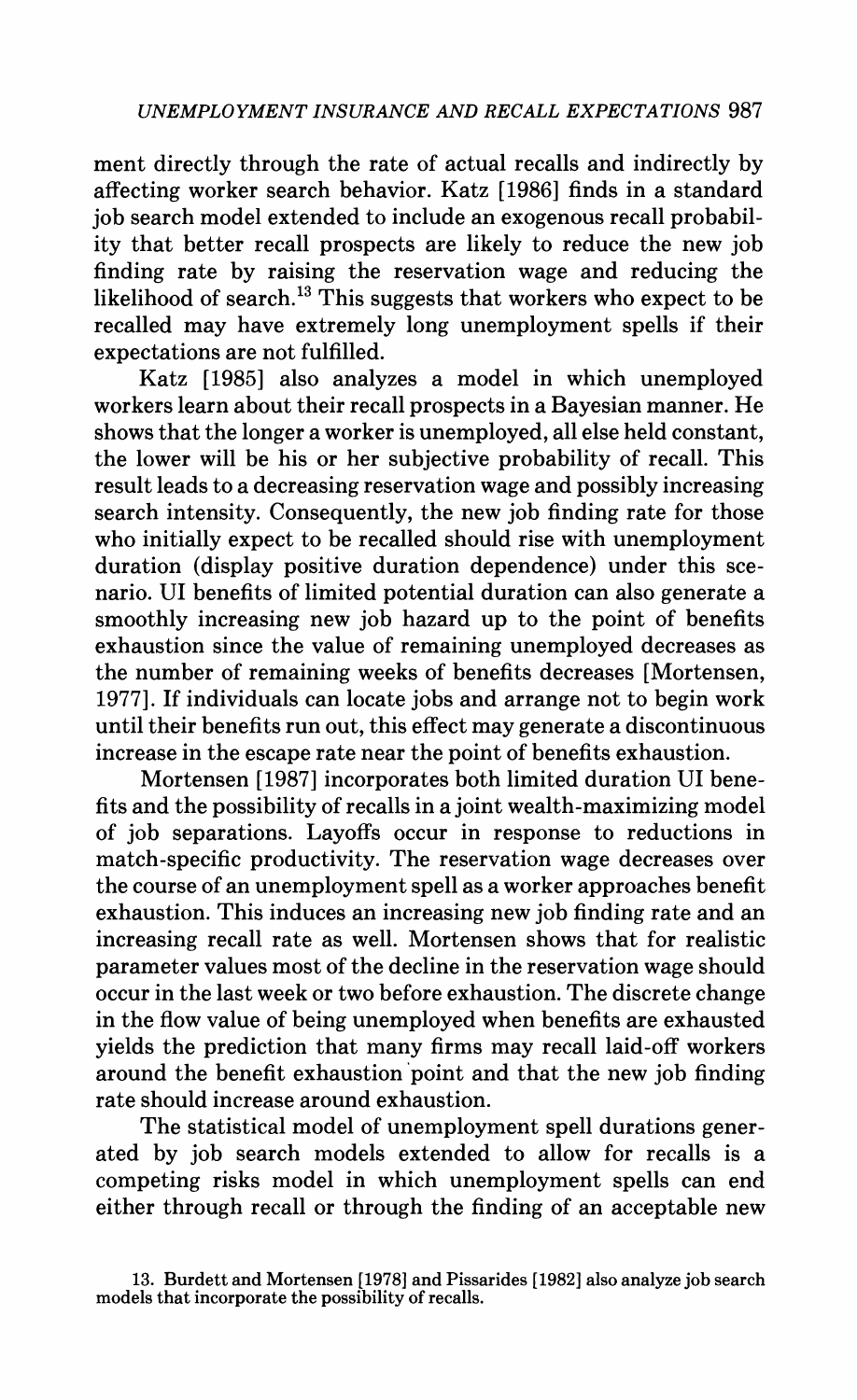

**job.14 The predictions of standard job search models for how v** and the experiment of standard to be search models for now variables affect the escape rate from unemployment really refer to the new job finding rate and these predictions need not hold for the **overall escape rate from unemployment (the sum of the recall and** new job finding rates). Information on whether spells ended through recall or the finding of a new job allows an econometrician to estimate a competing risks model. The competing risks specifica**impact of variables on the recall rate and the new job finding rates.** 

#### **IV. THE DISTRIBUTION OF UNEMPLOYMENT SPELL DURATIONS**

**The pattern of initial unemployment spell durations in our**  I ne pattern of initial unemployment spell durations in our **Missouri sample of UI recipients using the PAYSPELL unemploy**ment spell concept is illustrated in Figures I and II. We focus our **construct accurate spell durations is available for this sample than** 

**<sup>14.</sup> See Kalbfleisch and Prentice [1980] for a detailed discussion of competing risks models.**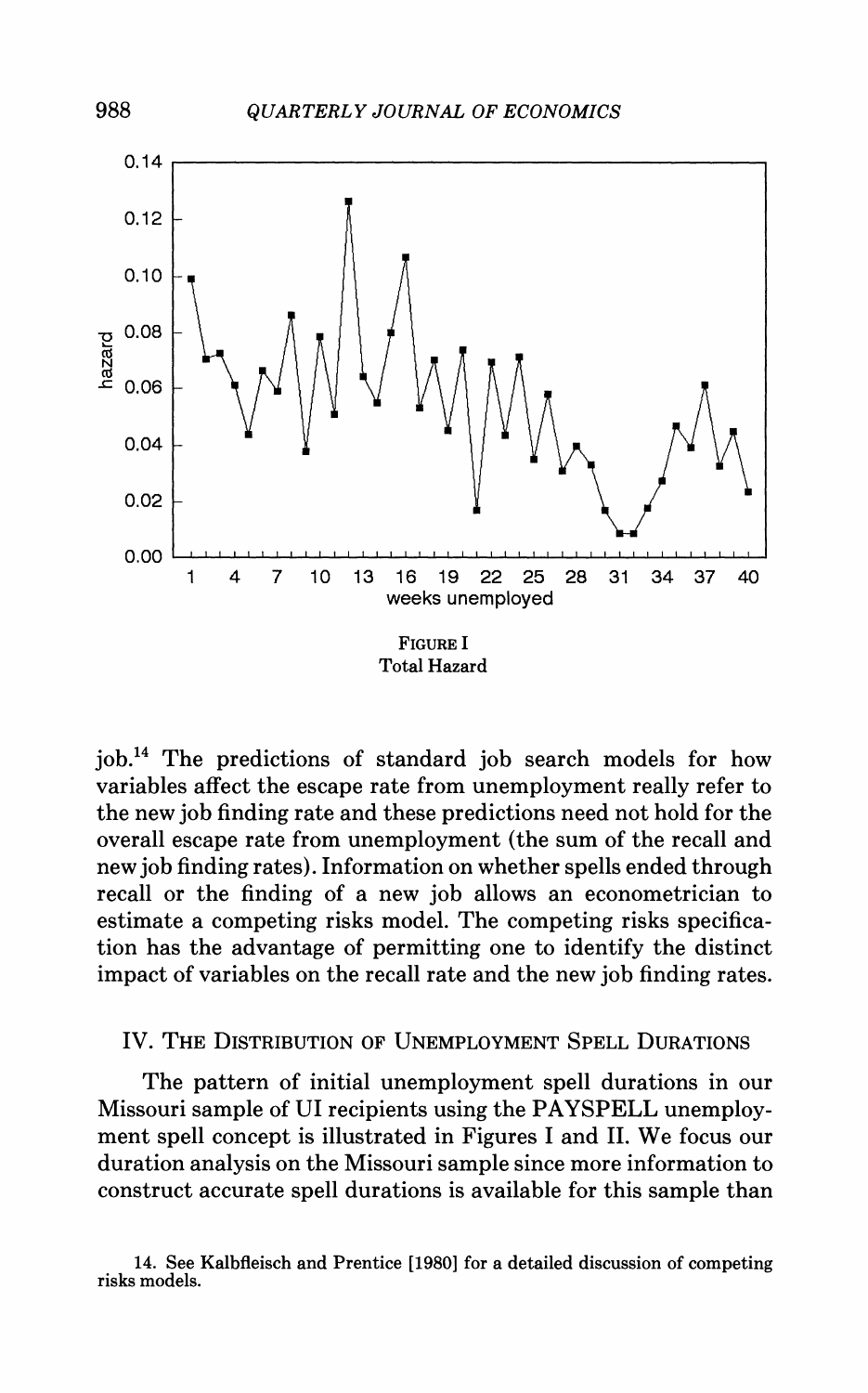

Recall and New Job Hazards

for Pennsylvania. The overall empirical hazard for a given week is the fraction of spells ongoing at the start of that week which end during the week. The recall and new job empirical hazards are analogously defined as the fraction of spells ongoing at the start of the week that end during the week through recall and through the finding of a new job, respectively. The total hazard basically trends downward except for a rise at 12 and 16 weeks and a valley at around 32 weeks.<sup>15</sup>

The overall hazard masks the quite distinct patterns in the recall and new job hazards.<sup>16</sup> The recall hazard drops sharply over time except for spikes at 12 and 16 weeks and becomes quite low after about 25 weeks. The new job hazard starts out quite low and increases a bit on average until about 25 weeks. More precisely, the new job escape rate grouped into eight-week intervals rises from

**weeks, is also evident in Figures I and II. A possible explanation for this anomaly is**  15. A pronounced even-odd effect, where the hazard tends to be higher in even weeks, is also evident in Figures I and II. A possible explanation for this anomaly is that the cards used to claim benefits in Missouri are mailed two at a time to potential recipients.

recipients.<br> **16.** These basic differences in the recall and new job finding hazards are quite the PSID analyzed by Katz [1986].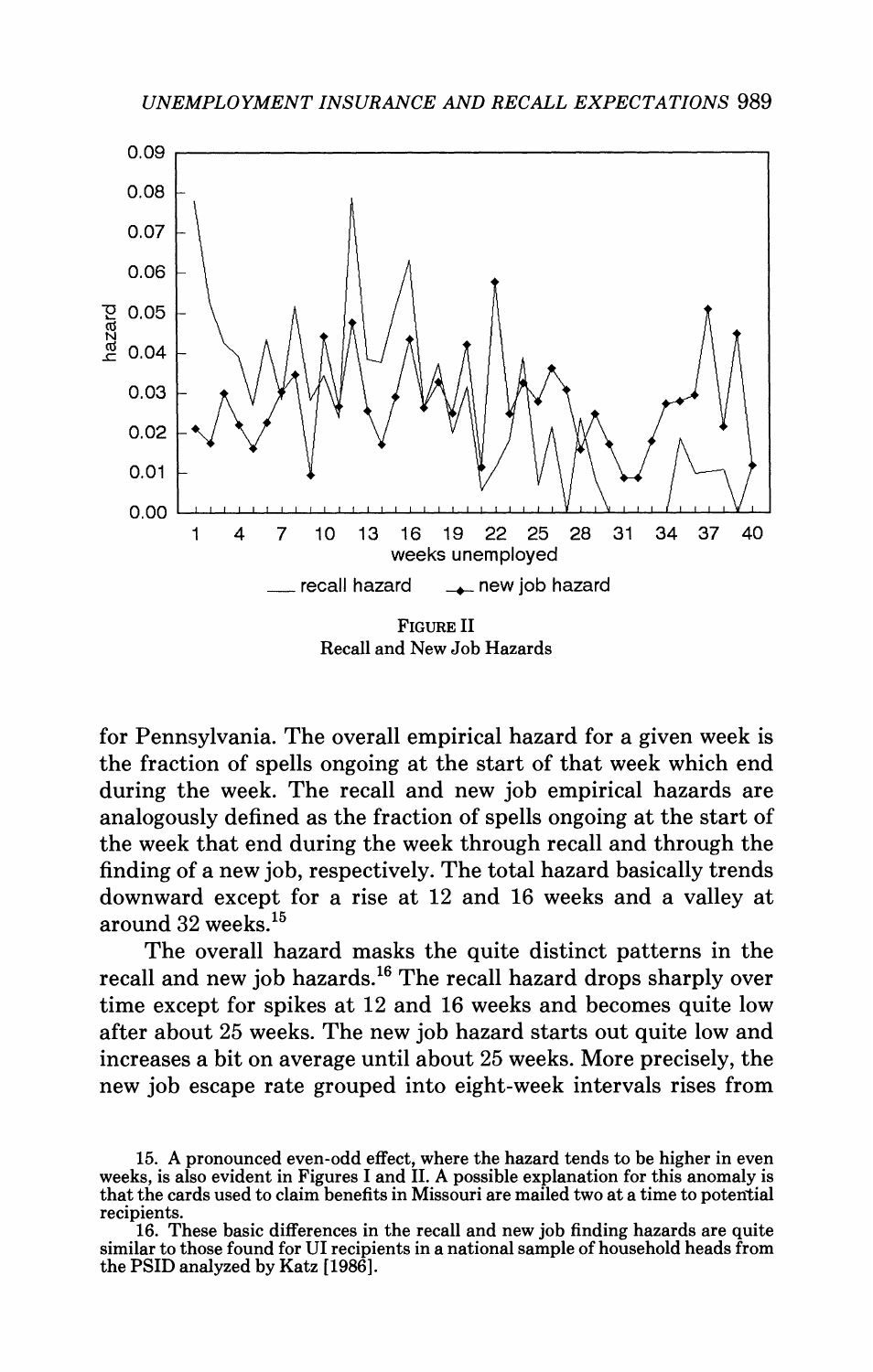

**Total Time Until Exhaustion Hazard** 

**14.8 percent for the first eight weeks of a spell to 19.1 and 20.8 percent for the first eight weeks of a spectrum 17.1 and 20.0 Direct evidence on exhaustion effects is somewhat masked in Figures I and II because of the fair amount of variation in potential in potential in potential in potential durations contained in the Missouri sample. Figures III and IV provide a direct look at possible effects of** 

**finite length UI benefits on spell durations. The figures present time until exhaustion empirical hazards analogous to the usual Kaplan-Meier estimators. The time axis is time until benefits lapse rather than time since a spell began. There is a large spike in the hazard at the week of benefits exhaustion.17 This spike is apparent for both the new job and recall hazards.18 The new job finding rate remains relatively high after exhaustion, while the recall rate becomes minuscule after exhaustion. This suggests that workers may stop** 

**<sup>17.</sup> The spike in the hazard function at the week of benefits exhaustion is not primarily 17.** The spike in the hazard function at the week of benefits exhaustion is not primarily a phenomenon related to hiring halls and seasonal fluctuations in the construction industry. Only four of the twenty-six individuals with spells ending in the UI exhaustion week were construction workers.

the UI exhaustion week were construction workers.<br>18. We have taken at face value the reasons people gave for ending receipt of UI.<br>If a person responded that he stopped receiving UI because he found a job, his spell<br>lengt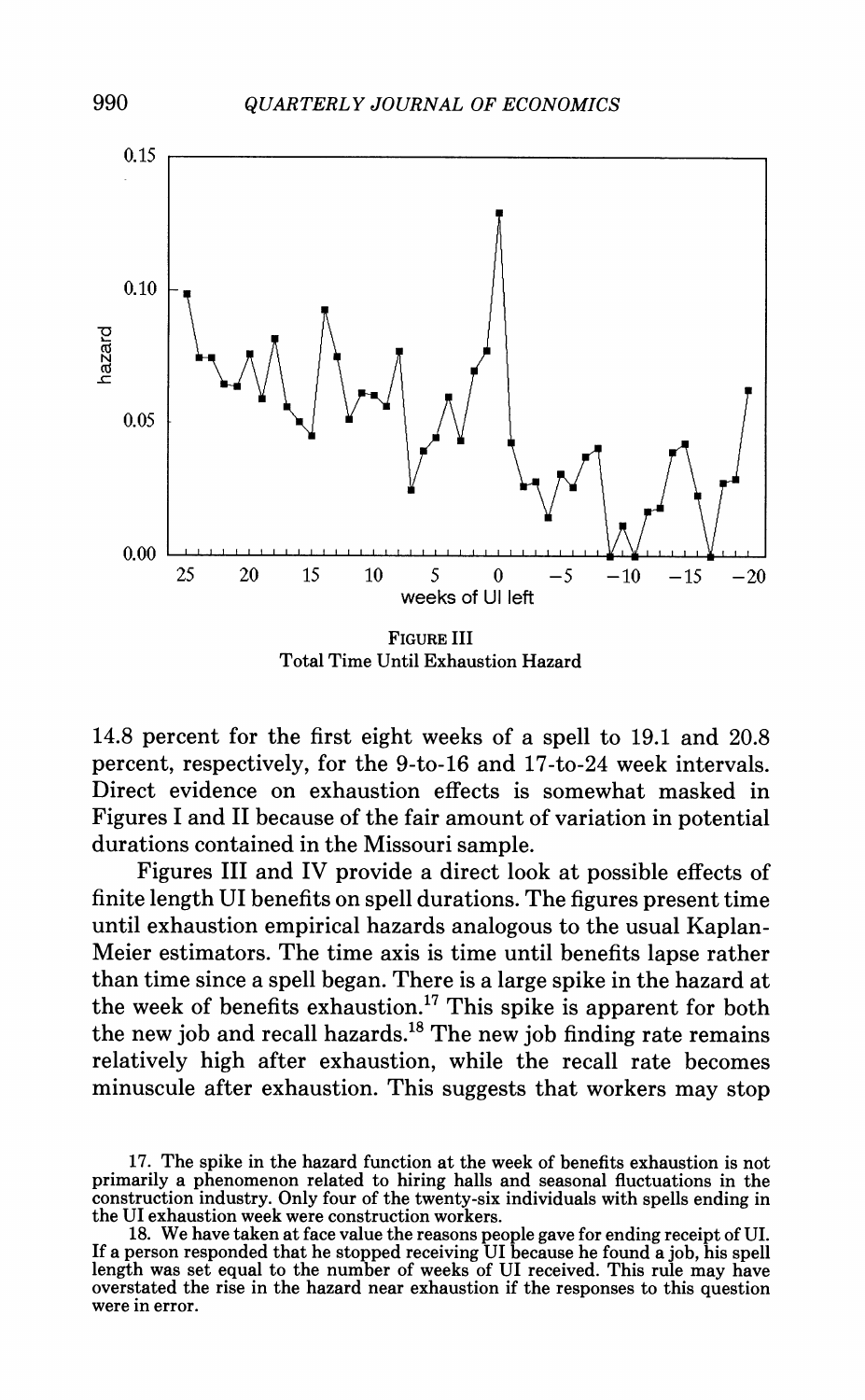

**FIGURE IV Time Until Exhaustion Recall and New Job Hazards** 

**waiting for recall and start taking new jobs as their benefits run out. In fact, when we look only at workers who indicated when their spells began that they expected to be recalled, the new job finding rate is extremely low early in spells, and there is a prolonged sharp increase in the new job escape rate from four weeks before exhaustion through three weeks after exhaustion.** 

**The recall spike around exhaustion in Figure IV provides some support for the Mortensen [1987] joint wealth-maximizing model of the layoff-recall process in which the flow value of being unemployed drops discretely as benefits run out. The exhaustion spikes are consistent with the findings on a PSID sample of Katz [1986] and on a CWBH sample by Moffitt [1985] and Meyer [1990]. Katz also finds that spikes in the hazard near typical exhaustion weeks (26 and 39 weeks) are not apparent for non-UI recipients. The absence of such a pattern for non-UI recipients strongly suggests that the exhaustion spikes for UI recipients are related to the finite length of UI benefits.** 

# **V. FORMAL DURATION MODELS FOR THE MISSOURI SAMPLE OF UI RECIPIENTS**

**In this section we analyze the impact of recall expectations, individual and pre-UI job characteristics, and UI system variables**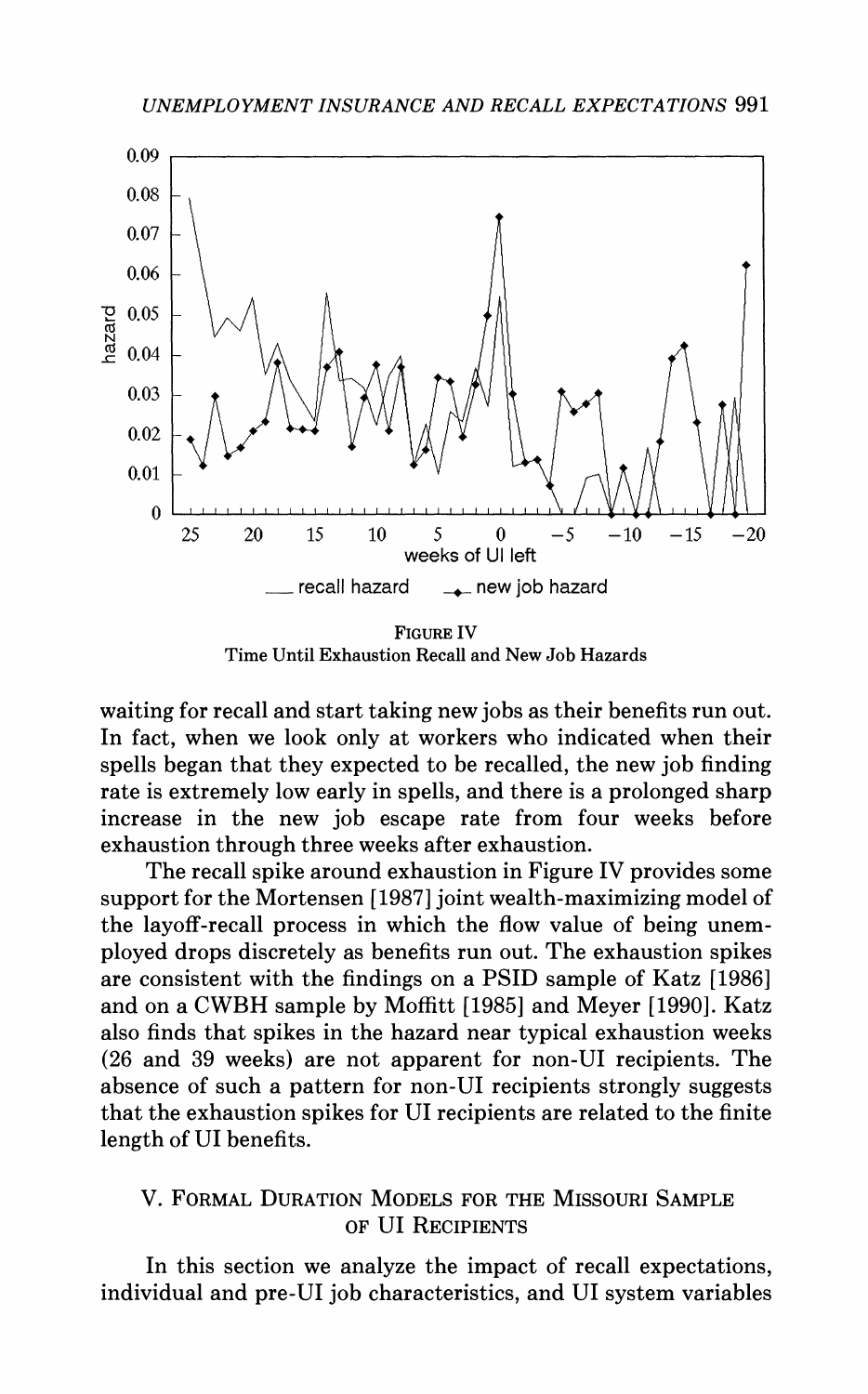**the Missouri sample of UI recipients.** 

#### **Model Specification**   $\mathbf{F}$  represent and  $\mathbf{F}$

The exit rates from unemployment are analyzed using formal hazard model techniques. We use a proportional hazards model estimator that allows for time-varying explanatory variables and that nonparametrically estimates the change in the hazard over time.<sup>19</sup> The estimates are the parameters of a continuous time hazard model and thus retain a clear interpretation. Nonparametrically estimating the change in the hazard over time eliminates the need to impose a potentially restrictive functional form that has no theoretical justification.

Formally, we parameterize the overall hazard rate from unemployment for individual *i* at time *t*,  $\lambda_i(t)$ , using the proportional hazards form. Let  $T_i$  be the length of individual *i*'s unemployment spell. Then

$$
\lambda_i(t) = \lim_{h \to 0^+} \frac{\text{prob}\left[t+h > T_i \ge t \mid T_i \ge t\right]}{h}
$$
\n
$$
= \lambda_0(t) \exp\left\{z_i(t)'\beta\right\},
$$

**X0(t) is the baseline hazard at time t, which is unknown,**   $\lambda_0(t)$  is the baseline hazard at time t, which is unknown,

 $z_i(t)$  is a vector of time dependent explanatory variables for *f* **is a vector of parameters, which is unknown.**  $\beta$  **is a vector of parameters, which is unknown.** 

**The probability of a specifically united to the last is has last that is defined** 

The probability of a spell lasting until  $t + 1$  given that is has lasted until  $t$  is easily written as a function of the hazard:

(1) 
$$
P[T_i \geq t+1 | T_i \geq t] = \exp \left[-\int_t^{t+1} \lambda_i(u) du\right].
$$

Assuming that  $z_i(t)$  is constant between t and  $t + 1$ , equation (1) can<br>be rewritten as

(2) 
$$
P[T_i \ge t + 1 | T_i \ge t] = \exp [-\exp \{z_i(t)'\beta + \gamma(t)\}],
$$

19. This semiparametric approach is analyzed in detail in Meyer [1986].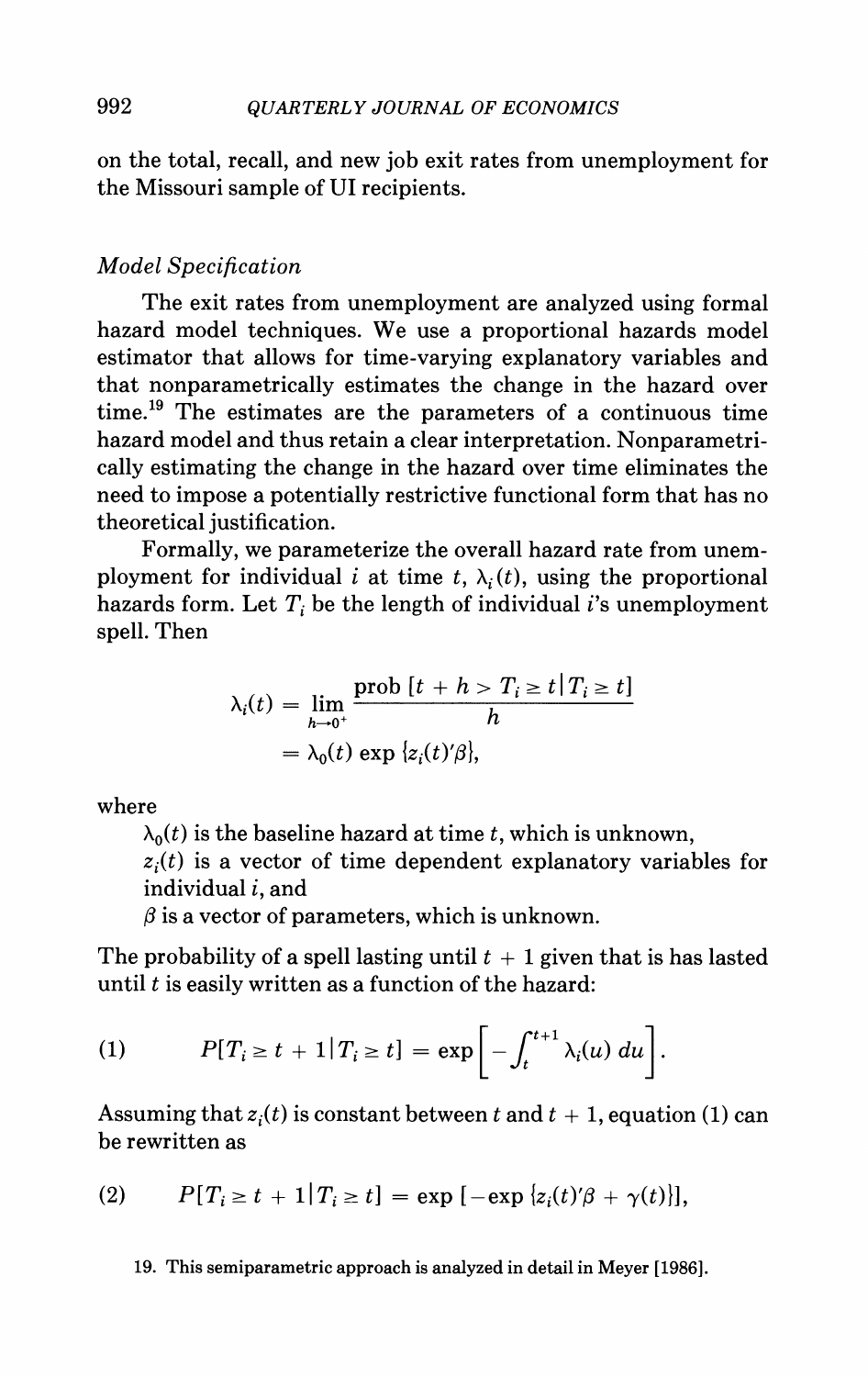**where** 

(3) 
$$
\gamma(t) = \ln \left\{ \int_t^{t+1} \lambda_0(u) \ du \right\}.
$$

**The log-likelihood for a sample of N individuals can be written as a function of terms such as (2):** 

$$
(4) \quad L(\gamma,\beta) = \sum_{i=1}^N \left\{ d_i \cdot \ln \left[ 1 - \exp \left\{ - \exp \left[ \gamma(k_i) + z_i(k_i)'\beta \right] \right\} \right] - \sum_{t=1}^{k_i-1} \exp \left[ \gamma(t) + z_i(t)\beta \right] \right\},
$$

**where** 

- $k_i$  = the time a spell ends or is censored, and
- $d_i = 1$  if the spell ends before the survey date and 0 if the spell **is censored.**

**This approach assumes that censoring does not provide any informa**tion about  $T_i$  beyond that available in the covariates.

**We utilize an analogous methodology to estimate the recall and new job hazards within a competing risks model framework. The recall and new job hazards are specified analogously to the total hazard above. In the estimation of the recall hazard, spells ending in**  the finding of a new job are treated as censored  $(d_i = 0)$  at the date **of new job finding. Spells ending in recall are analogously treated as censored at the recall date in the estimation of the new job hazard.** 

**The effects of UI on the hazard rates are measured using functions of the benefits level and the time until benefits lapse. The level of weekly UI benefits is included as a time-varying covariate whose impact is allowed to vary depending on whether the individual is still receiving benefits or has exhausted benefits. Also included are time until benefit exhaustion dummy variables for five intervals covering both weeks before and after benefits have**  expired. These variables are designated UI 6-10 through  $UI \le -1$ . **Each of these time-varying exhaustion dummies takes on the value of one in its designated interval and takes on the value of 0 in all other periods. For example, UI 6-10 takes on the value one when the individual is six to ten weeks until exhaustion; UI 0 takes on the value of one in the week of benefits exhaustion; and**  $UI \le -1$  **takes on the value of one when the individual is one week or more after exhaustion. Those 11 or more weeks before exhaustion are the**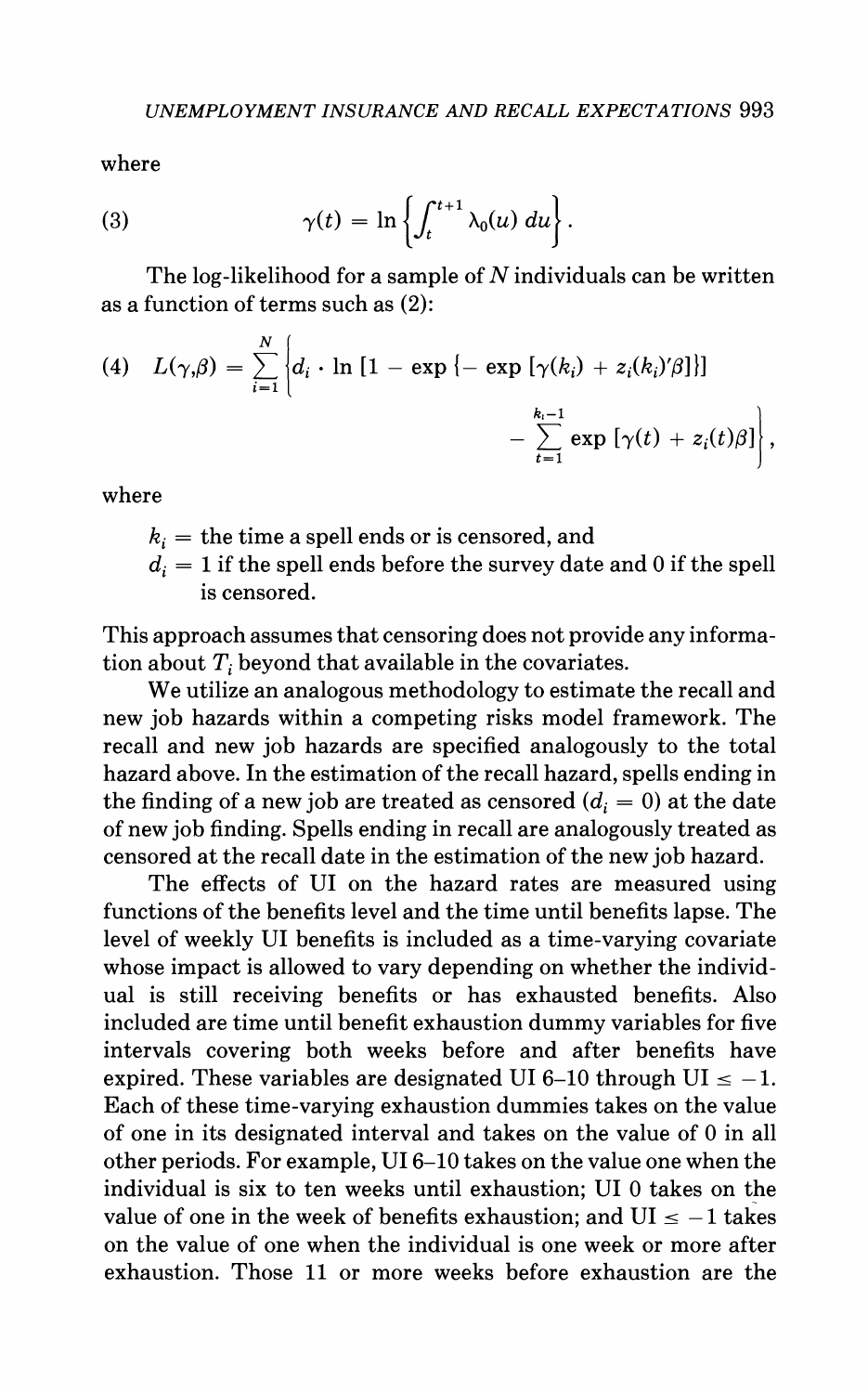comparison group, the group corresponding to the omitted dummy variable.

#### **Results for the Missouri UI Recipient Sample**

Semiparametric hazard model estimates of the total, recall, and new job hazards for the Missouri sample using the PAYSPELL unemployment spell variable are presented in Table VI.<sup>20</sup> Initial recall expectations have a strong effect on the hazards, raising the recall and reducing the new job hazards substantially. Using the estimates in Table VI, those expecting recall have a recall hazard that is almost ten times as high as those who do not expect to be **that is almost 40 percent is almost that is almost that is almost the large is almost the large negative is almost the large negative is almost the large negative mean**  $\epsilon$  **and**  $\epsilon$  **is almost the large negative is almost** that is almost 40 percent lower. The large negative coefficient on expect recall in the new job hazard indicates that workers who expect to be recalled and are not, tend to have much longer unemployment spells than observationally equivalent workers who realized they were permanently displaced at the time of layoff. This result is quite consistent with the findings of Katz [1986] and Gibbons and Katz [1989] that workers permanently displaced by layoffs (slack work or position or shift eliminated) have longer unemployment spells than those displaced in plant closings. The longer spells of those permanently displaced by layoffs are likely to reflect both the depressing effect of recall expectations on job search and a "lemons" effect in which outside employers draw negative inferences about the "quality" of workers who are laid off and not recalled when their original employers have discretion with respect to whom to lavoff.

The expect recall and definite recall variables also have strong effects on the total hazard in the estimates presented in Table VI. Those who have a definite recall date (and necessarily expect recall) have a total hazard that is over twice as high as those not expecting recall. A definite recall date also further increases the recall hazard by a factor of 1.7, but has no significant effect on the new job hazard. $^{21}$ 

994

<sup>20.</sup> The sample size falls to 756 in the hazard model estimates, since 52 individuals in the original Missouri sample have missing pre-UI job tenure data.<br>21. The industry dummy variable coefficients are fairly small and statistically

insignificant when expect recall and definite recall date are included in the hazard insignificant when expect recall and definite recall date are included in the nazard<br>model estimates. When the expect recall and definite recall date dummies are<br>excluded, the industry dummy variables have much larger and Exercise, with construction, durable goods, and nondurable goods industries<br>having significantly higher recall rates and significantly lower new job finding rates than other industries.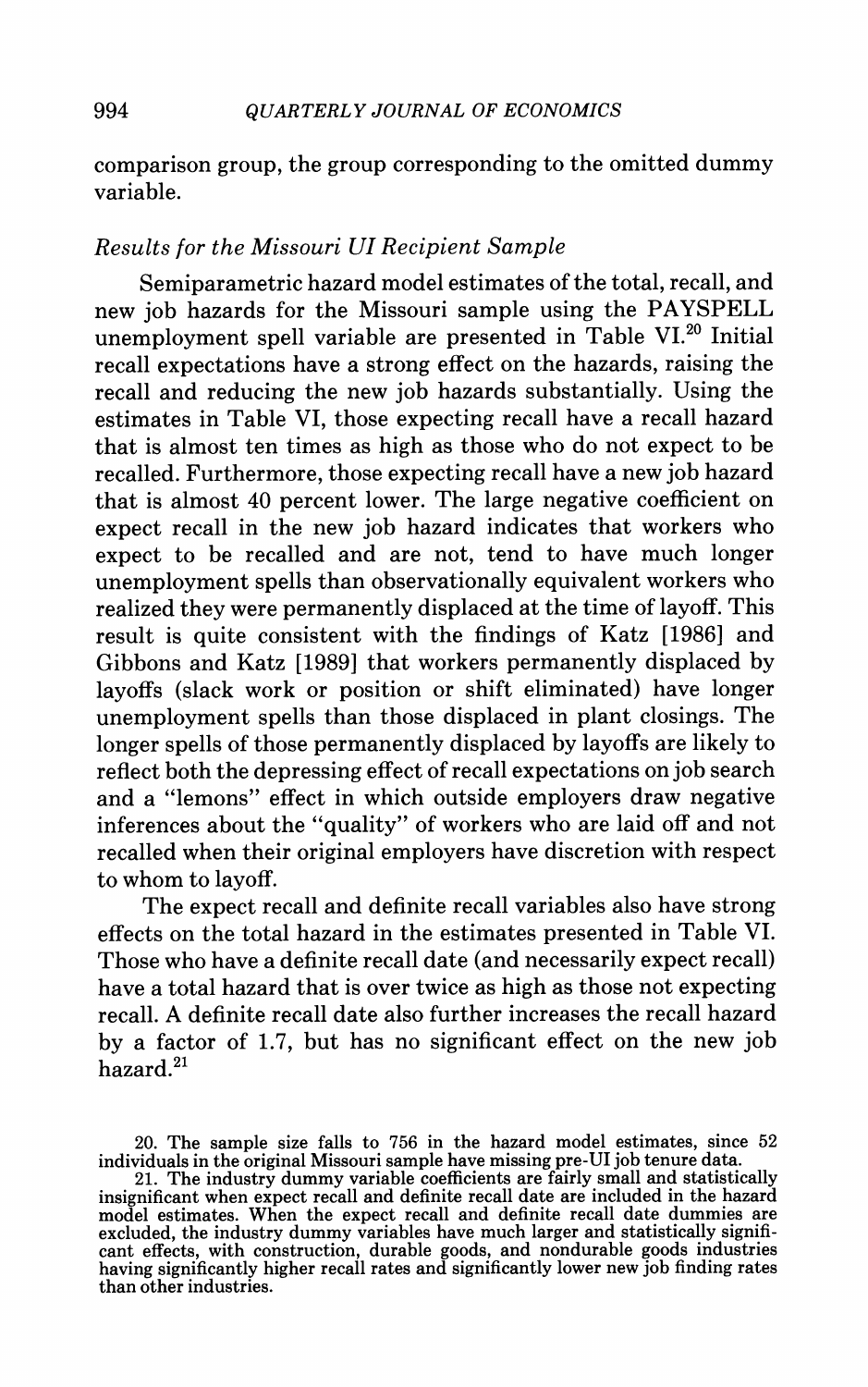| Variable                                      | Total<br>hazard | Recall<br>hazard | New job<br>hazard |
|-----------------------------------------------|-----------------|------------------|-------------------|
| Expect recall                                 | 0.423           | 2.236            | $-0.500$          |
|                                               | (0.099)         | (0.272)          | (0.135)           |
| Definite recall                               | 0.445           | 0.509            | 0.218             |
|                                               | (0.138)         | (0.148)          | (0.282)           |
| UI benefit (\$100s), pre-exhaust <sup>b</sup> | 0.381           | 1.640            | $-1.115$          |
|                                               | (0.322)         | (0.438)          | (0.447)           |
| UI benefit (\$100s), post-exhaust             | 0.496           |                  | $-0.150$          |
|                                               | (0.838)         |                  | (1.136)           |
| Pre-UI net weekly wage (\$100s)               | $-0.026$        | $-0.075$         | 0.048             |
|                                               | (0.045)         | (0.059)          | (0.061)           |
| Age                                           | $-0.043$        | $-0.039$         | $-0.054$          |
|                                               | (0.024)         | (0.031)          | (0.040)           |
| Age squared/100                               | 0.046           | 0.041            | 0.053             |
|                                               | (0.029)         | (0.039)          | (0.050)           |
| Pre-UI job tenure (years)                     | 0.0139          | 0.0260           | $-0.0304$         |
|                                               | (0.0073)        | (0.0088)         | (0.0191)          |
| Education                                     | 0.032           | $-0.049$         | 0.128             |
|                                               | (0.018)         | (0.030)          | (0.029)           |
| Black                                         | $-0.404$        | $-0.392$         | $-0.459$          |
|                                               | (0.193)         | (0.247)          | (0.288)           |
| Female                                        | $-0.161$        | $-0.027$         | $-0.416$          |
|                                               | (0.118)         | (0.145)          | (0.182)           |
| Time until exhaustion dummies: <sup>c</sup>   |                 |                  |                   |
| UI <sub>0</sub>                               | 0.928           | 0.835            | 0.789             |
|                                               | (0.235)         | (0.371)          | (0.329)           |
| UI <sub>1</sub>                               | 0.393           | 0.385            | 0.410             |
|                                               | (0.300)         | (0.479)          | (0.405)           |
| UI 2-5                                        | $-0.090$        | $-0.045$         | $-0.164$          |
|                                               | (0.194)         | (0.273)          | (0.291)           |
| $UI 6-10$                                     | $-0.167$        | $-0.166$         | $-0.182$          |
|                                               | (0.146)         | (0.208)          | (0.220)           |
| $UI \leq -1$                                  | $-0.636$        | $-0.470$         | $-1.423$          |
|                                               | (0.732)         | (0.416)          | (0.976)           |
| Log likelihood value                          | $-2.416.2$      | $-1,388.4$       | $-1,275.6$        |

**The Recall Recall Recall Records** iametric Hazard Model Estimates for Missouri UI Recipients<sup>a</sup>

a. The unemployment spell duration measure utilized is PAYSPELL. Other controls included in each of the specifications are number of dependents, spouse works and married dummies, a dummy indicating whether the **856. ISBN 066768-5676. The Standard Exterior Standard Extendio Standard Standard Standard Extendio Standard Extendio Standard Standard Standard Standard Extendio Standard Standard Standard Standard Standard Standard Exten** from claim date until first payment date. In the total and new job hazard models individual baseline hazard parameters are estimated for weeks 1 to 52; spells longer than 52 weeks are censored at 52. In the recall hazard parameters are estimated for the first 30 weeks, after which spells are censored. The number of observations is<br>756. The numbers in parentheses are asymptotic standard errors.

b. The UI benefit level variable is constrained to have the same effect before and after exhaustion in the recall hazard model. There are too few individuals recalled after exhaustion to estimate an additional coefficient.

c. The time until exhaustion dummy variables are defined in the text.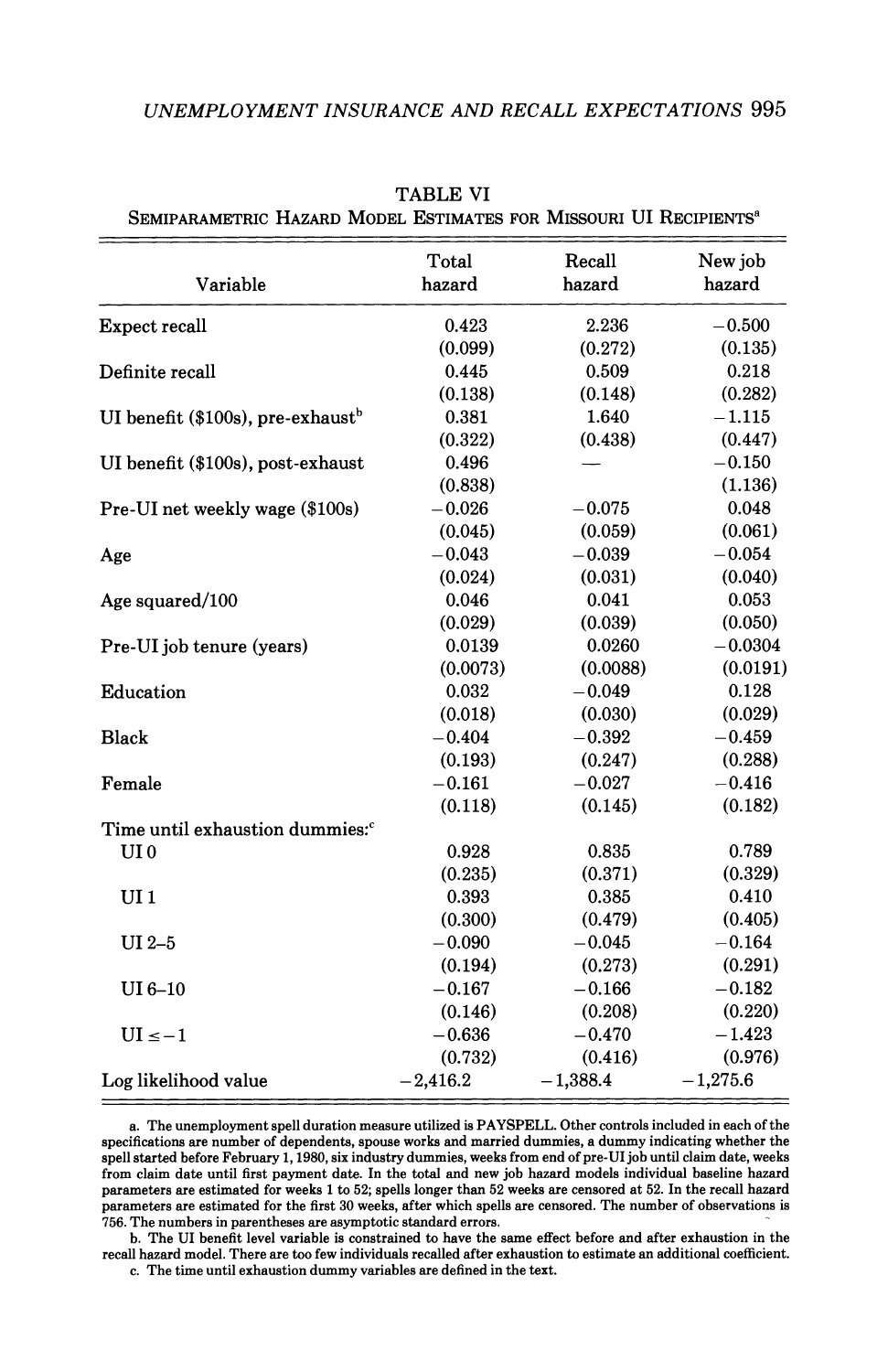Increases in pre-UI job tenure, a possible measure of firmspecific human capital or job match quality, are associated with a significantly increased recall hazard and decreased new job hazard. Older workers appear to have longer spells because of both lower recall and new job-finding rates after controlling for tenure. The total hazard estimates mask many large differences between the effects of the covariates on the recall and new job-finding hazards.

The large and significant increases in the recall and new job hazards apparent in Figure IV at the week of benefits exhaustion are strongly confirmed in the more sophisticated hazard model estimates. Higher UI benefits are associated with higher recall rates and lower new job-finding rates. The UI benefit coefficients in the new job hazard appear reasonable; higher benefits greatly depress the new job-finding rate, and this effect disappears after benefits are exhausted. The positive and significant coefficient in the recall hazard is a puzzle. High UI benefits may be linked to the short-term temporary layoff sector of the Missouri economy. The effect of UI and the pre-UI wage on the total hazard are of opposite sign from the findings of most studies, although they are not statistically significant.

We further examine the time pattern of the baseline hazards from these models now that we have controlled for observable differences across individuals. After including explanatory variables, the time pattern of the hazards is captured by the  $\gamma(t)$ s, the baseline hazard parameters defined in equation (3).<sup>22</sup> These parameters confirm the patterns seen in Figures I and II. A total hazard that falls with unemployment duration masks the combination of an upward sloping new job hazard and a downward sloping recall hazard. A test of these patterns that confirms the visual impression was performed using GLS regressions of the baseline hazard parameters on the length of spell weighted by the inverse sampling variance of the estimated baseline hazard parameters. As **a** summary of the data, we used the specification  $\gamma(t) = a + b$ .  $\ln(t)$  +  $\epsilon$ . This specification roughly corresponds to a Weibull **baseline hazard.** These regressions yield a positive coefficient on ln  $(t)$  of 0.31 with a standard error of 0.12 for the new job hazard (using the baseline hazard parameters up to week 42), and a negative coefficient on  $\ln(t)$  of  $-0.12$  with a standard error of 0.15 for the

<sup>22.</sup> The estimated baseline hazard parameters are not reported but are available from the authors.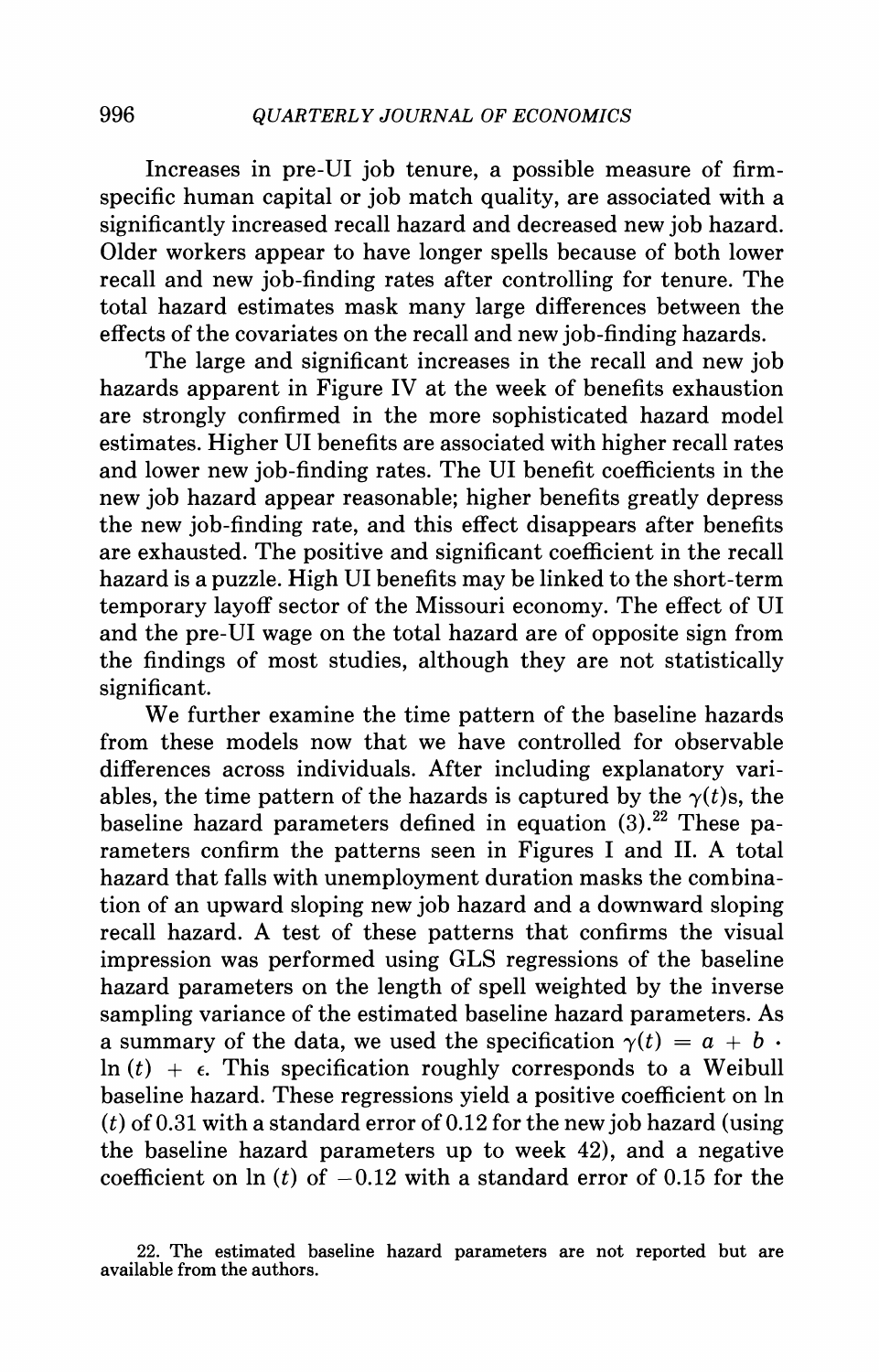**the recall hazard** (using the baseline hazard parameters up to week 26). These results show the value of the competing risks specification that allows the disentangling of the two effects which produce the total hazard. Furthermore, the finding that the new job escape rate rises with spell duration, even after including variables which attempt to control for the remaining potential duration of UI benefits, suggests that falling reservation wages from declining assets and changing recall expectations may play an important role in the reemployment process of laid-off workers.<sup>23</sup>

A potential problem with the estimates in Table VI is that it is likely that some individual attributes which affect the hazard rate are omitted from the list of covariates. If unobserved heterogeneity is present, but not allowed for in the estimation, the coefficient estimates will be biased. Estimates which allow for individual specific omitted attributes under the assumption that a gamma distribution is a reasonable approximation to the distribution of heterogeneity in the population are very similar to those in Table **covariates: a dummy variable set equal to one if the individual** 

**Specifications were also tried that included several additional** covariates: a dummy variable set equal to one if the individual engaged in job search at the time of job loss, the time-varying state unemployment rate, and five occupation dummy variables. None of these additions noticeably changed the key findings. The state unemployment rate and occupation dummies were always insignificant. The behavior of the search variable again illustrates the usefulness of the competing risks approach. In the total hazard the **everth** variable comes in negative and highly significant, implying that those who search initially are reemployed less quickly. How**ever, this may arise because initial search acts as a further proxy for** the likelihood of recall. Those who strongly expect to be recalled may not search and may also be recalled quickly. The recall and new **23. Although uncontrolled heterogeneity biases estimates of the overall hazard** 

<sup>23.</sup> Although uncontrolled heterogeneity biases estimates of the overall hazard **hazard** spurious findings of negative duration dependence, a bias in the opposite direction is possible for an individual escape route hazard in a competing risks framework. If uncontrolled factors that raise the recall hazard also lower the new job hazard, then one can in theory find spurious positive duration dependence in the new<br>job hazard. Han and Hausman [1986] have developed an estimator to handle<br>correlated, unobserved heterogeneity in a competing risks model. [1986] and find essentially zero correlation among the unobserved heterogeneity factors in the new job and recall hazards.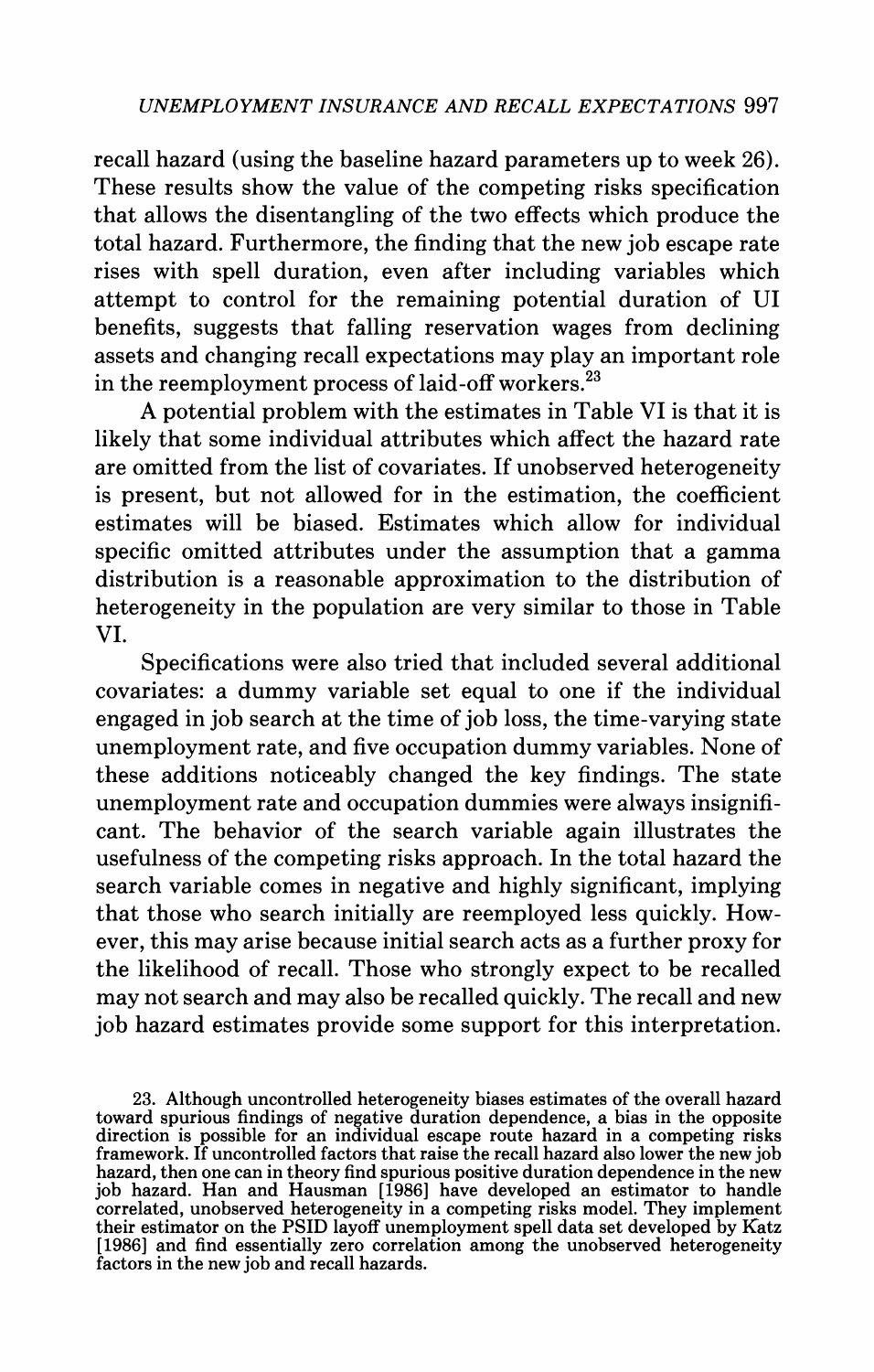The search variable has a large negative value in the recall hazard, but is small and insignificant in the new job hazard.

Overall, the lack of variation in the UI parameters within Missouri suggests the need to look at a data set covering more states and a longer time period to determine more accurately the impact of the length and level of UI benefits on spell durations. Our recent work [Katz and Meyer, 1990; Meyer, 1989, 1990] on larger CWBH data sets with greater variation in UI system parameters than available in this Missouri sample strongly confirms previous research that has documented that both the level and length of UI benefits have substantial impacts on the duration of unemployment spells of UI recipients. The results with the Misouri sample do indicate that the recall process plays a major part in determining the duration of unemployment spells of UI recipients and the increase in unemployment escape rate around when benefits lapse.

Finally, several authors, including Hamermesh [1977], have suggested a subtle reason why studies that use weeks compensated by UI as the dependent variable might vield biased benefit coefficients. They suggest that higher benefits might induce people to claim UI more promptly, so that a larger fraction of an unemployment spell of a given length would be spent receiving UI. This effect might lead to the finding that higher benefits cause longer compensated spells even when there is no effect on the total length of unemployment. This effect is of potential importance in our Missouri sample where the mean number of weeks from loss of job until UI claim is 3.6 weeks and the standard deviation is 4.3 weeks. This hypothesis was tested by estimating hazard models where the dependent variable is the time from loss of job to the UI claim date. We used a set of control variables like that used for the unemployment spell specifications. The Hamermesh hypothesis would require a large positive coefficient on the benefit level, but the estimated coefficient was close to zero, negative, and insignificant. This result provides some support for the reliability of studies that use weeks compensated as the dependent variable.<sup>24</sup>

# **In this paper we have interested** a distinction between  $\mathbf{r}$

In this paper we have introduced a distinction between ex ante and ex post temporary layoffs. Ex ante temporary layoffs are layoffs

24. Solon [1981] found a similar result in an examination of CWBH data for three states during the 1978-1979 period.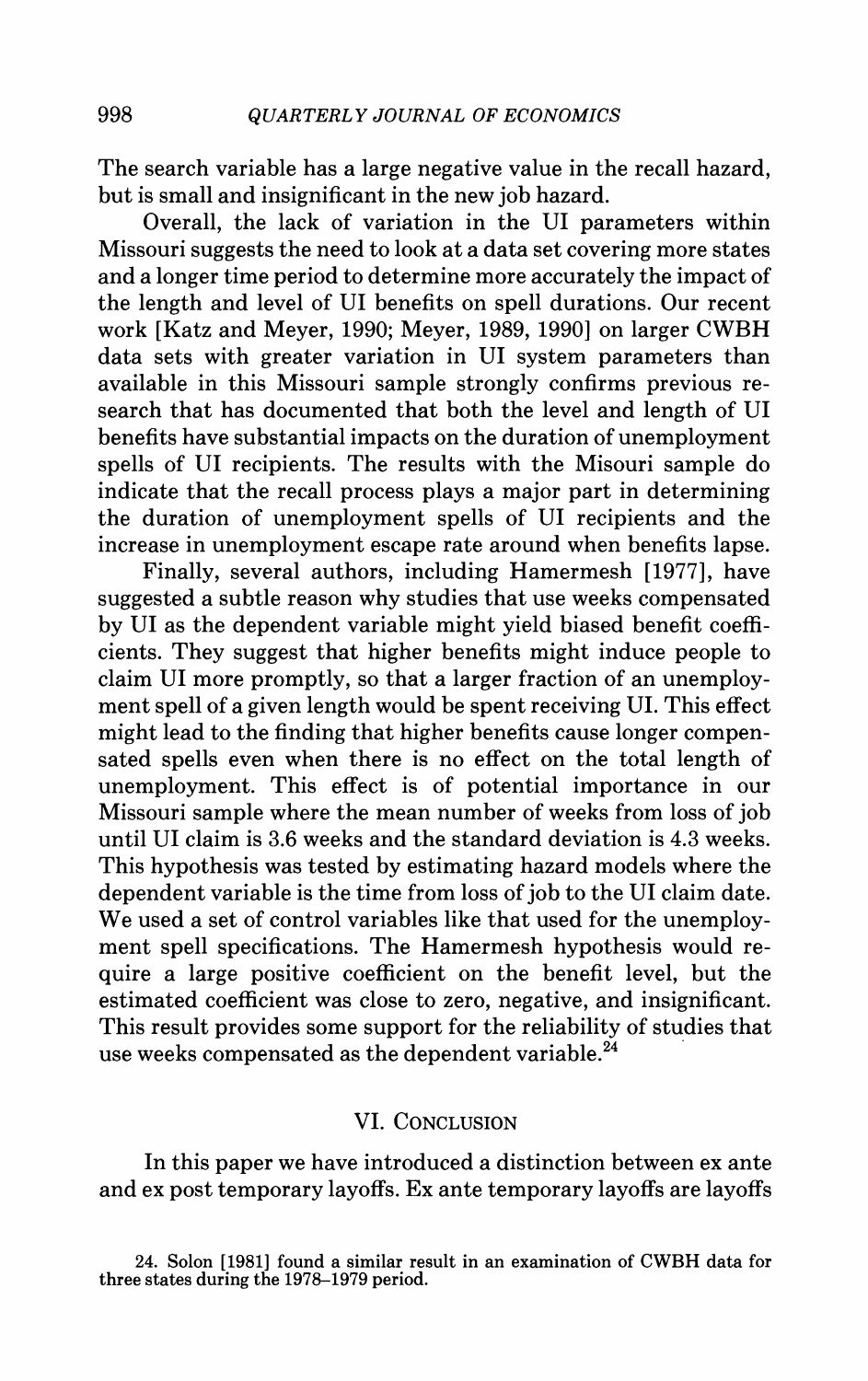**where an individual initially expects to be recalled, while ex post temporary layoffs are those ending in recall. Ex ante temporary layoffs appear to account for a majority of spells and weeks of unemployment of UI recipients in the United States, while ex post temporary layoffs account for a large, but appreciably smaller, fraction of unemployment. We emphasize the ex ante concept because the expectation of recall seems to affect the behavior of the unemployed. Those expecting recall spend less time searching for new jobs than do other UI recipients and tend to have extremely long unemployment spells if they are not actually rehired by their former employer.** 

**We calculate that ex ante temporary layoffs accounted for over 57 percent of compensated unemployment for a sample of five states covering the 1979-1982 period. This figure suggests that at least 50 percent of UI benefits were paid out to those on ex ante layoffs during this period. Because most firms are quite imperfectly experience rated [Topel, 1983; Meyer, 1989], a large component of UI payments in the United States is likely to represent an implicit subsidy to ex ante temporary layoffs.** 

**Our results combined with the findings of Murphy and Topel [1987] also suggest that ex ante temporary layoffs account for a substantial fraction of total (compensated and uncompensated) unemployment for males in the United States. In particular, Murphy and Topel find, using Current Population Survey (CPS) data, that for the 1967-1985 period the typical share of unemployed males who were on "layoff awaiting recall" was 34 percent, and the typical share of "job losers not currently expecting recall" was 49 percent. Since our findings indicate that many individuals with long spells may initially have expected and waited for recall and since very few of the long-duration unemployed in the CPS classify themselves as currently awaiting recall, we conclude that those who initially expected recall and end up with long unemployment spells eventually stop classifying themselves as awaiting recall. In this case, many of the long-term unemployed who are listed as job losers not currently expecting recall in the CPS may actually represent ex ante layoff spells. Thus, 34 percent may be a significant underestimate of the fraction of male unemployment accounted for by the layoff-rehire process over the 1967-1985 period.** 

**We have also used a competing risks approach to divide the exit rate from unemployment into a recall rate and a new job finding rate. This approach shows that the recall and new job escape rates**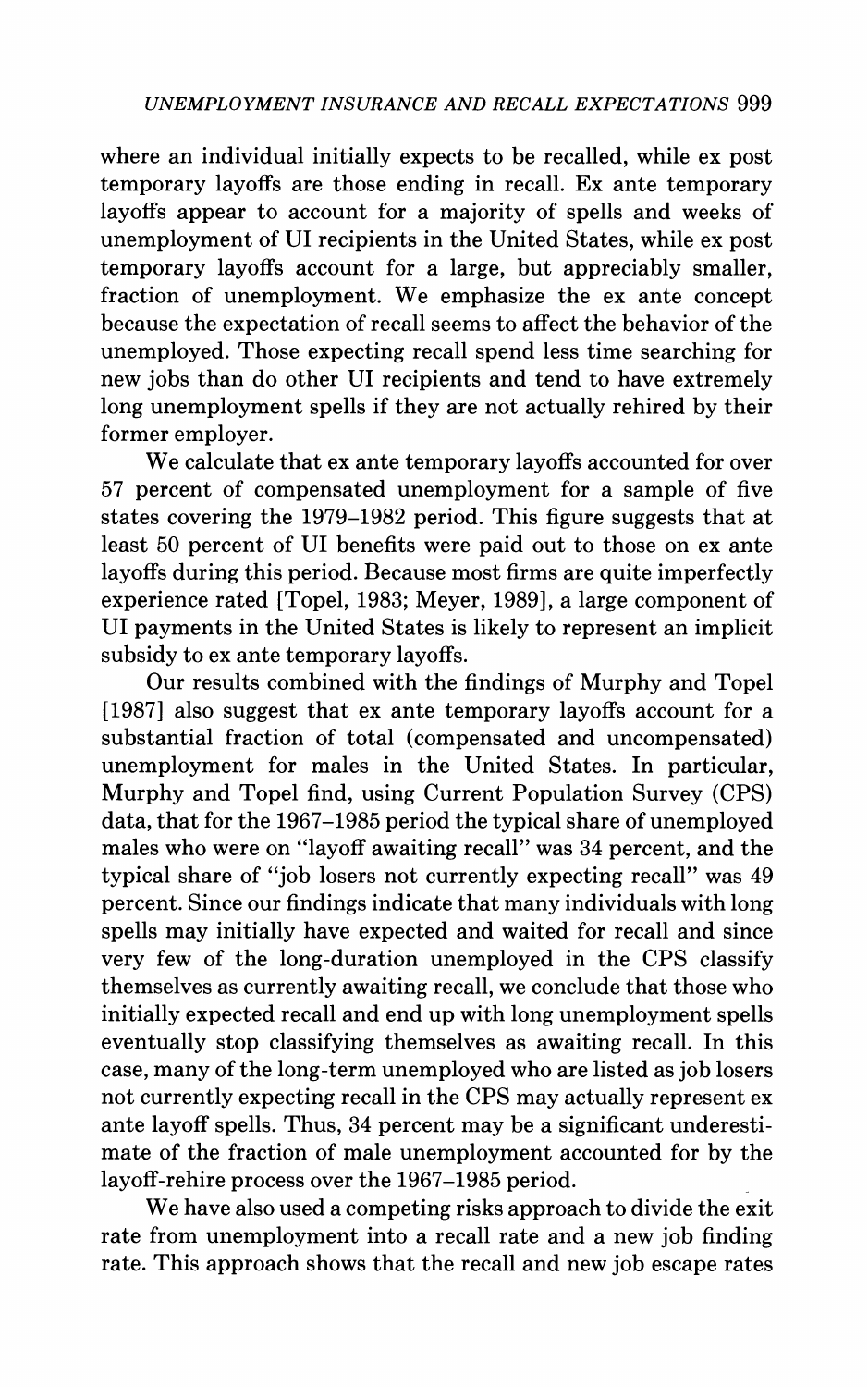from unemployment have quite different time patterns and are affected in opposite ways by key explanatory variables. Those **expecting recall have a recall hazard that is almost ten times higher** and a new job finding rate that is almost 40 percent lower than other UI recipients. We find that the hazard rate of finding a new job rises as a spell progresses as suggested by several search models. This **result holds after accounting for observed individual characteristics** and the limited duration of UI. Furthermore, we find that the probability of leaving unemployment, both through recalls and new job finding, increases greatly around the time that benefits are **Our findings concerning the quantitative importance of ex ante** 

Our findings concerning the quantitative importance of ex ante temporary layoff spells in the United States and the behavioral effects of recall expectations have implications for the design and evaluation of unemployment policies. First, since the importance of recall expectations and the value of waiting for recall varies substantially across sectors, the persistence of unemployment may depend greatly on the sectoral distribution of adverse shocks. Second, unemploved workers are likely to have little interest in **In Faulties 1 retains in general in subsidiest** relation or retaining programs when they expect to be recalled. In fact, a recent news story discussing difficulties with a subsidized **there is how in the retraining program reported that "As long as workers think** there is hope for a recall and a [high] wage, the retraining experts here say, they are unlikely to join the program" [Kilborn, 1990, p. **Third, the impact of reemployment bonus programs in which**  A10].<br>**Third, the impact of reemployment bonus programs in which** 

large lump sums are offered to UI recipients who end their spells quickly is likely to depend greatly on how such programs treat temporary layoffs. Such bonuses have recently been offered on an experimental basis in four states in attempts to determine whether they provide a cost-effective way of shortening unemployment spells.<sup>25</sup> If a bonus program pays bonuses to people returning to their last employer, they may prove counterproductive even if they **performance** insured unemployment spell. This potential for perverse impacts arises since imperfect experience rating means that the availability of such bonuses may create strong incentives for increased use of temporary layoffs.

1000

**noteworthy reemployment bonus experiment in Illinois.**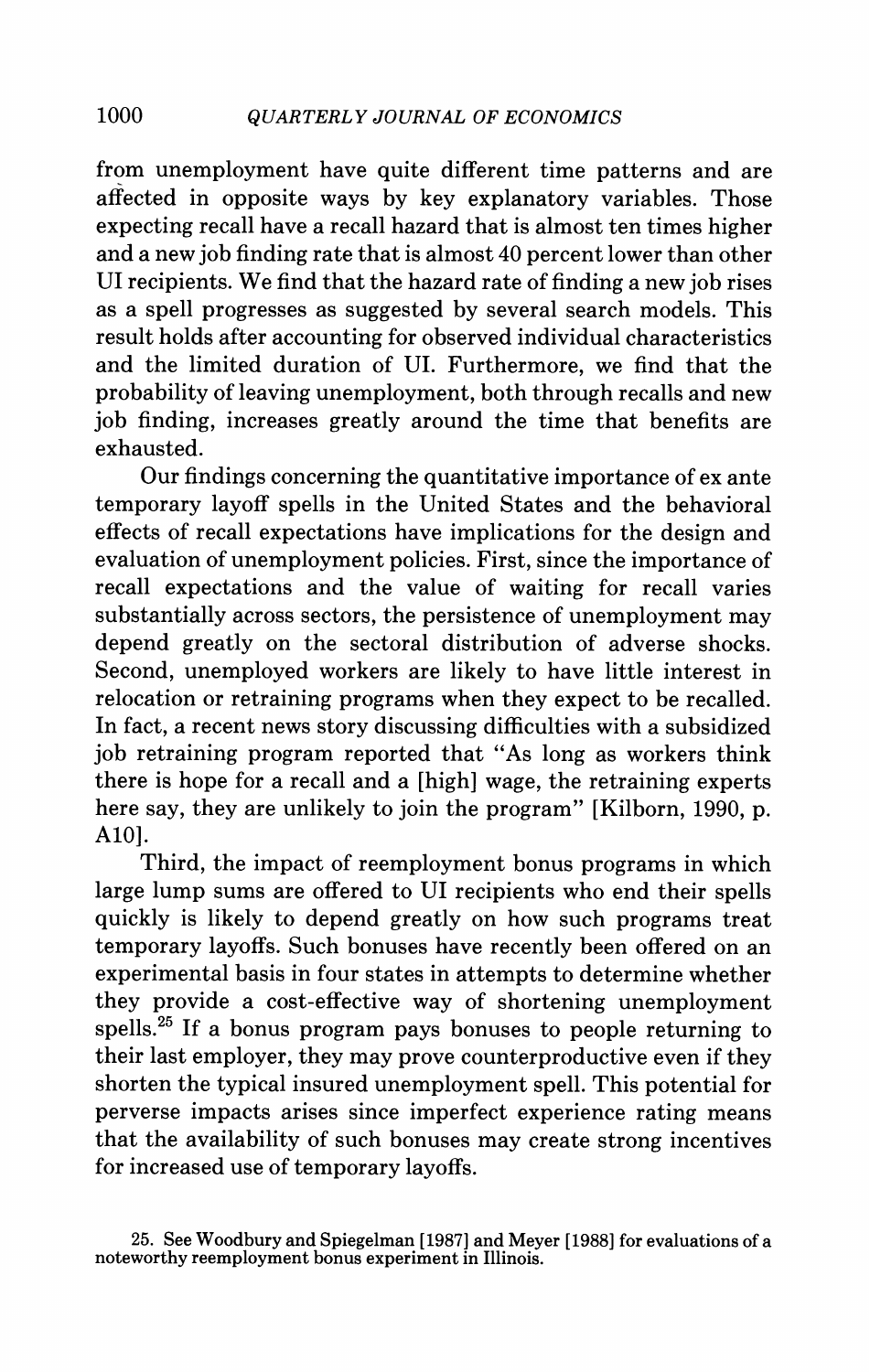# **The combination of administrative records and survey data**  AFFENDIA. ACCURACT OF SURVET RESPUNSES

The combination of administrative records and survey data available in the Missouri-Pennsylvania data set provides an opportunity to explore the accuracy of the retrospective reports on weekly benefit levels, weeks of benefit receipt, and unemployment spell durations. The data set allows us to compare accurate administrative records with the survey responses of the UI recipients. We find that the sample members provide quite accurate information on the level of UI benefits they received and quite poor information on the weeks of benefits received and the dates of the beginning and ending of their unemployment spells. A little over two thirds (67.5) **percent**) of the 1,408 individuals in our sample that provided information on the level of weekly benefits reported exactly (to the dollar) the benefit level indicated by administrative records. Eightyfive percent of the sample were within \$10 of the true amount. The mean self-report was slightly downward biased (\$102 reported versus \$105 actual), and the variance of the reporting error divided by the variance of the true value was a fairly small 0.26.

On the other hand, very few individuals in the sample reported weeks of benefit receipt the same as indicated by their CWBH records. Only 15 percent of the 561 individuals in Missouri with a single spell of unemployment in the benefit year reported weeks of benefit receipt equivalent to the number provided by administrative records: 35 percent have deviations from CWBH records of over four weeks. The mean absolute difference between weeks reported<br>by respondents and CWBH records is 4.5 weeks. Many inconsistenries in reported dates are apparent in the sample **DEPARTMENT OF ECONOMICS AND CENTER FOR UPPER** 

**HARVARD UNIVERSITY AND NATIONAL BUREAU OF ECONOMIC RESEARCH** DEPARTMENT OF ECONOMICS AND CENTER FOR URBAN AFFAIRS AND PUBLIC POLICY. NORTHWESTERN UNIVERSITY, AND NATIONAL BUREAU OF ECONOMIC RESEARCH

### **REFERENCES**

- Barron, John M., and Wesley Mellow, "Search Effort in the Labor Market," Journal<br>of Human Resources, XIV (1979), 389–404.<br>Burdett, Kenneth, and Dale Mortensen, "Labor Supply Under Uncertainty,"<br>Research in Labor Economics,
- 
- Clark, Kim B., and Lawrence H. Summers, "Labor Market Dynamics and Unemploy-<br>ment: A Reconsideration," *Brookings Papers on Economic Activity* (1979:1),<br>13–60.
- Unemployment and Subsequent Earnings," Industrial and Labor Relations Review, XXX (1977), 438-44.